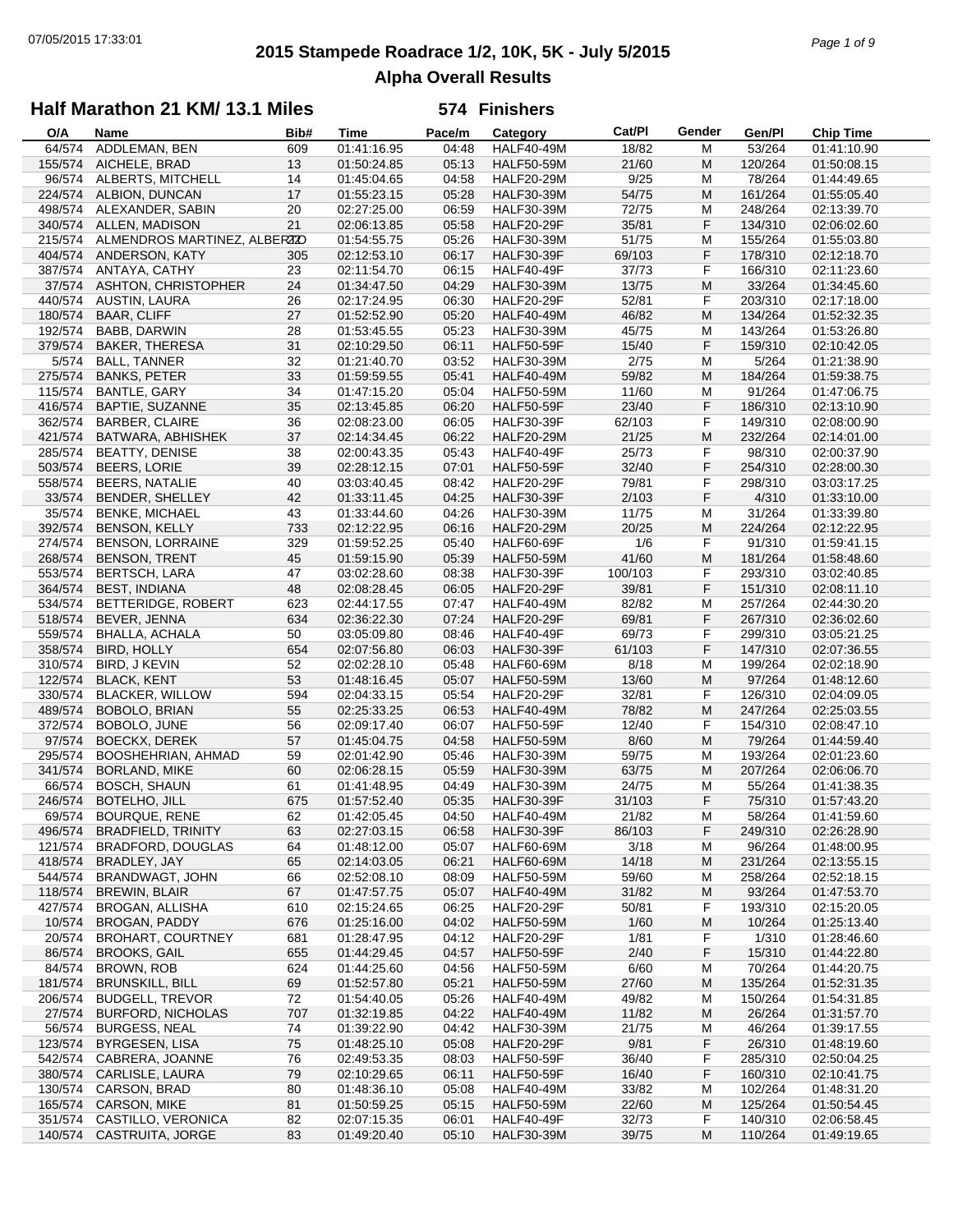## **2015 Stampede Roadrace 1/2, 10K, 5K - July 5/2015** 07/05/2015 17:33:01 *Page 2 of 9* **Alpha Overall Results**

## **Half Marathon 21 KM/ 13.1 Miles**

| O/A     | Name                      | Bib# | <b>Time</b> | Pace/m | Category          | Cat/PI | Gender | Gen/PI  | <b>Chip Time</b> |
|---------|---------------------------|------|-------------|--------|-------------------|--------|--------|---------|------------------|
| 450/574 | CHAMBERS, CHRIS           | 84   | 02:19:14.00 | 06:35  | <b>HALF30-39M</b> | 71/75  | M      | 240/264 | 02:18:46.85      |
| 420/574 | CHAN, LEONA               | 85   | 02:14:28.05 | 06:22  | <b>HALF30-39F</b> | 73/103 | F      | 189/310 | 02:14:01.60      |
| 519/574 | CHAN, VICKI               | 86   | 02:36:23.90 | 07:24  | <b>HALF20-29F</b> | 70/81  | F      | 268/310 | 02:36:35.85      |
| 31/574  | CHERAK, STEPHANA          | 88   | 01:33:06.25 | 04:24  | <b>HALF20-29F</b> | 2/81   | F      | 3/310   | 01:33:04.15      |
| 83/574  | CHERNICHEN, ASHLEY        | 595  | 01:44:12.05 | 04:56  | <b>HALF20-29F</b> | 6/81   | F      | 14/310  | 01:44:11.10      |
| 85/574  |                           |      |             | 04:57  |                   | 30/75  | M      | 71/264  |                  |
|         | CHIANG, RAY               | 89   | 01:44:27.45 |        | <b>HALF30-39M</b> |        |        |         | 01:44:22.55      |
| 26/574  | CHIVASA, MUFARO           | 90   | 01:32:09.65 | 04:22  | <b>HALF40-49M</b> | 10/82  | M      | 25/264  | 01:32:07.50      |
| 24/574  | CHUDYK, TODD              | 720  | 01:30:32.05 | 04:17  | <b>HALF30-39M</b> | 8/75   | M      | 23/264  | 01:30:30.25      |
| 201/574 | CLAEYS, CORY              | 91   | 01:54:23.60 | 05:25  | <b>HALF40-49M</b> | 48/82  | M      | 147/264 | 01:53:58.40      |
| 551/574 | CLARK, JENNIFER           | 93   | 02:56:38.50 | 08:22  | <b>HALF40-49F</b> | 68/73  | F      | 291/310 | 02:56:06.60      |
| 230/574 | CLARK, LARRY              | 607  | 01:56:20.95 | 05:30  | <b>HALF50-59M</b> | 32/60  | M      | 165/264 | 01:56:03.60      |
| 322/574 | CLARK, LIZ                | 94   | 02:03:42.15 | 05:51  | <b>HALF30-39F</b> | 54/103 | F      | 122/310 | 02:03:10.60      |
| 535/574 | CLEARY, DEVIN             | 95   | 02:45:03.05 | 07:49  | <b>HALF20-29F</b> | 72/81  | F      | 278/310 | 02:44:44.00      |
| 557/574 | CLEARY, MAUREEN           | 96   | 03:03:25.70 | 08:41  | <b>HALF50-59F</b> | 38/40  | F      | 297/310 | 03:03:05.80      |
| 417/574 | <b>CLOWSER, CHRISTINE</b> | 98   | 02:13:59.80 | 06:21  | <b>HALF30-39F</b> | 71/103 | F      | 187/310 | 02:13:39.00      |
| 508/574 | COBURN, ALEXANDRA         | 99   | 02:28:43.50 | 07:02  | <b>HALF30-39F</b> | 89/103 | F      | 259/310 | 02:28:22.50      |
|         |                           |      |             |        |                   |        | F      |         |                  |
| 391/574 | <b>COCKBURN, JESS</b>     | 100  | 02:12:21.10 | 06:16  | <b>HALF30-39F</b> | 67/103 |        | 168/310 | 02:11:44.85      |
| 334/574 | COLE, HEATHER             | 101  | 02:05:00.95 | 05:55  | <b>HALF40-49F</b> | 28/73  | F      | 129/310 | 02:04:29.40      |
| 236/574 | <b>COLOHAN, HUGH</b>      | 102  | 01:56:51.40 | 05:32  | <b>HALF50-59M</b> | 34/60  | M      | 167/264 | 01:56:19.20      |
| 184/574 | <b>CONNER, ERICKA</b>     | 103  | 01:53:04.65 | 05:21  | <b>HALF20-29F</b> | 15/81  | F      | 48/310  | 01:52:43.90      |
| 426/574 | CONTENTI, JUSTINA         | 104  | 02:15:20.90 | 06:24  | <b>HALF20-29F</b> | 49/81  | F      | 192/310 | 02:14:49.40      |
| 515/574 | CONWAY, SHANNON           | 105  | 02:33:22.20 | 07:16  | <b>HALF20-29F</b> | 68/81  | F      | 265/310 | 02:33:16.65      |
| 373/574 | COOKE, JOHN               | 106  | 02:09:17.55 | 06:07  | HALF60-69M        | 12/18  | M      | 219/264 | 02:09:04.80      |
| 21/574  | CORMIER, RYAN             | 107  | 01:29:08.25 | 04:13  | <b>HALF20-29M</b> | 4/25   | M      | 20/264  | 01:29:07.30      |
| 410/574 | COTE MCKENNA, RACHEL      | 697  | 02:13:30.25 | 06:19  | <b>HALF30-39F</b> | 70/103 | F      | 182/310 | 02:13:22.60      |
| 458/574 | COUCH, JANETTE            | 109  | 02:19:38.65 | 06:37  | <b>HALF50-59F</b> | 28/40  | F      | 216/310 | 02:19:15.40      |
| 197/574 | COURT, ALEX               | 110  | 01:54:17.35 | 05:25  | <b>HALF20-29F</b> | 17/81  | F      | 52/310  | 01:54:03.15      |
| 14/574  |                           |      |             |        |                   |        |        |         |                  |
|         | COUTURE, WILL             | 112  | 01:27:06.40 | 04:07  | <b>HALF40-49M</b> | 5/82   | M      | 14/264  | 01:27:04.20      |
| 38/574  | COWIE, CAROL              | 113  | 01:34:50.30 | 04:29  | <b>HALF30-39F</b> | 3/103  | F      | 5/310   | 01:34:48.40      |
| 530/574 | COYLE, KEVAN              | 114  | 02:41:25.35 | 07:39  | <b>HALF20-29M</b> | 23/25  | M      | 254/264 | 02:40:55.90      |
| 233/574 | <b>CREASSER, CHERYL</b>   | 115  | 01:56:42.95 | 05:31  | <b>HALF40-49F</b> | 17/73  | F      | 68/310  | 01:56:30.65      |
| 521/574 | <b>CROWDER, CIGIE</b>     | 117  | 02:36:52.35 | 07:26  | <b>HALF30-39F</b> | 93/103 | F      | 269/310 | 02:37:05.20      |
| 32/574  | <b>CUMMINGS, JON</b>      | 119  | 01:33:09.00 | 04:24  | <b>HALF30-39M</b> | 10/75  | M      | 29/264  | 01:33:06.30      |
| 464/574 | <b>CUPELLI, BROOKE</b>    | 635  | 02:21:30.60 | 06:42  | <b>HALF20-29F</b> | 53/81  | F      | 219/310 | 02:21:09.95      |
| 77/574  | D'AMICO, MERCEDES         | 706  | 01:43:08.95 | 04:53  | <b>HALF20-29F</b> | 5/81   | F      | 12/310  | 01:43:00.45      |
| 253/574 | DABISZA, JANELLE          | 120  | 01:58:26.60 | 05:36  | <b>HALF40-49F</b> | 21/73  | F      | 78/310  | 01:58:05.95      |
| 477/574 | DAIGLE, LISE              | 668  | 02:23:38.65 | 06:48  | <b>HALF30-39F</b> | 81/103 | F      | 231/310 | 02:23:04.60      |
| 561/574 | DAVIES, AMANDA            | 123  | 03:09:49.85 | 08:59  | <b>HALF40-49F</b> | 70/73  | F      | 301/310 | 03:09:59.80      |
|         |                           |      |             |        |                   |        |        |         |                  |
| 549/574 | DAVIES, KATHRYN           | 715  | 02:54:44.90 | 08:16  | <b>HALF40-49F</b> | 67/73  | F      | 289/310 | 02:54:56.85      |
| 466/574 | DAVIS, LAURENCE           | 125  | 02:21:42.60 | 06:42  | <b>HALF60-69M</b> | 16/18  | M      | 246/264 | 02:21:20.85      |
| 506/574 | DAVIS, SCARLETT           | 126  | 02:28:32.65 | 07:02  | <b>HALF20-29F</b> | 67/81  | F      | 257/310 | 02:28:41.55      |
| 438/574 | DE GUZMAN, GIZELLE        | 127  | 02:16:47.45 | 06:29  | HALF19&UF         | 4/6    | F      | 201/310 | 02:13:59.95      |
| 244/574 | DEAN, SAMANTHA R          | 130  | 01:57:32.35 | 05:34  | <b>HALF30-39F</b> | 30/103 | F      | 74/310  | 01:57:29.00      |
| 109/574 | DECKER, MICHAEL           | 131  | 01:46:52.40 | 05:03  | <b>HALF30-39M</b> | 35/75  | M      | 87/264  | 01:46:44.00      |
| 465/574 | DELGADO, DANIELA          | 132  | 02:21:39.60 | 06:42  | <b>HALF20-29F</b> | 54/81  | F      | 220/310 | 02:21:03.25      |
| 220/574 | DESROCHES, BEV            | 134  | 01:55:10.45 | 05:27  | <b>HALF40-49F</b> | 14/73  | F      | 62/310  | 01:55:03.35      |
| 219/574 | DESROCHES, MIKE           | 135  | 01:55:10.20 | 05:27  | <b>HALF50-59M</b> | 30/60  | M      | 158/264 | 01:55:03.10      |
| 177/574 | DEUTSCHER, MYLES          | 138  | 01:52:06.85 | 05:18  | <b>HALF40-49M</b> | 45/82  | M      | 132/264 | 01:51:49.90      |
| 339/574 | DEUTSCHER, NORMAN         |      |             | 05:56  |                   | 1/1    |        | 206/264 | 02:05:01.90      |
|         |                           | 139  | 02:05:18.35 |        | HALF70+M          |        | м      |         |                  |
| 413/574 | DICKIN, ELIZABETH         | 141  | 02:13:33.60 | 06:19  | <b>HALF20-29F</b> | 48/81  | F      | 185/310 | 02:13:09.05      |
| 415/574 | DIFRANCESCO, DAVID        | 636  | 02:13:40.40 | 06:20  | <b>HALF60-69M</b> | 13/18  | M      | 230/264 | 02:13:32.00      |
| 75/574  | DOLL, GREGORY             | 698  | 01:42:43.35 | 04:52  | <b>HALF20-29M</b> | 8/25   | M      | 64/264  | 01:42:32.45      |
| 42/574  | DOLL, JUSTIN              | 611  | 01:35:42.25 | 04:32  | <b>HALF30-39M</b> | 15/75  | м      | 36/264  | 01:35:31.80      |
| 153/574 | DOSHI, SHIRMEE            | 142  | 01:50:06.80 | 05:13  | <b>HALF30-39F</b> | 16/103 | F      | 35/310  | 01:49:59.80      |
| 70/574  | DOUCETTE, GREG            | 143  | 01:42:12.95 | 04:50  | <b>HALF50-59M</b> | 4/60   | M      | 59/264  | 01:42:11.90      |
| 11/574  | DOUGLAS, LEE              | 682  | 01:25:17.15 | 04:02  | <b>HALF40-49M</b> | 4/82   | M      | 11/264  | 01:25:15.60      |
| 265/574 | DOUSETT, TRACEY           | 657  | 01:59:06.90 | 05:38  | <b>HALF40-49F</b> | 23/73  | F      | 86/310  | 01:58:53.25      |
| 178/574 | DRAG, CHANTEL             | 144  | 01:52:27.35 | 05:19  | <b>HALF20-29F</b> | 14/81  | F      | 46/310  | 01:52:06.60      |
| 1/574   | DRAUDE, JODY              | 722  | 01:15:55.15 | 03:35  | <b>HALF40-49M</b> | 1/82   | M      | 1/264   | 01:15:55.10      |
|         |                           |      |             |        |                   |        |        |         |                  |
| 273/574 | DRYER, BRENDA             | 625  | 01:59:51.15 | 05:40  | <b>HALF30-39F</b> | 36/103 | F      | 90/310  | 01:59:34.80      |
| 264/574 | DRYSDALE, CARMEN          | 146  | 01:58:59.45 | 05:38  | <b>HALF30-39F</b> | 34/103 | F      | 85/310  | 01:58:49.10      |
| 195/574 | DUBE, JENA                | 147  | 01:54:04.90 | 05:24  | <b>HALF20-29F</b> | 16/81  | F      | 51/310  | 01:53:49.80      |
| 188/574 | DUBE, NOEL                | 148  | 01:53:14.70 | 05:22  | <b>HALF20-29M</b> | 14/25  | M      | 140/264 | 01:52:58.95      |
| 144/574 | DUECK, LYNNE              | 149  | 01:49:28.35 | 05:11  | <b>HALF50-59F</b> | 4/40   | F      | 31/310  | 01:49:21.55      |
| 49/574  | DUNN, CHRIS               | 150  | 01:37:41.10 | 04:37  | <b>HALF30-39M</b> | 18/75  | M      | 40/264  | 01:37:36.95      |
| 318/574 | DUPUIS, KATE              | 637  | 02:03:26.25 | 05:50  | <b>HALF20-29F</b> | 29/81  | F      | 118/310 | 02:03:09.05      |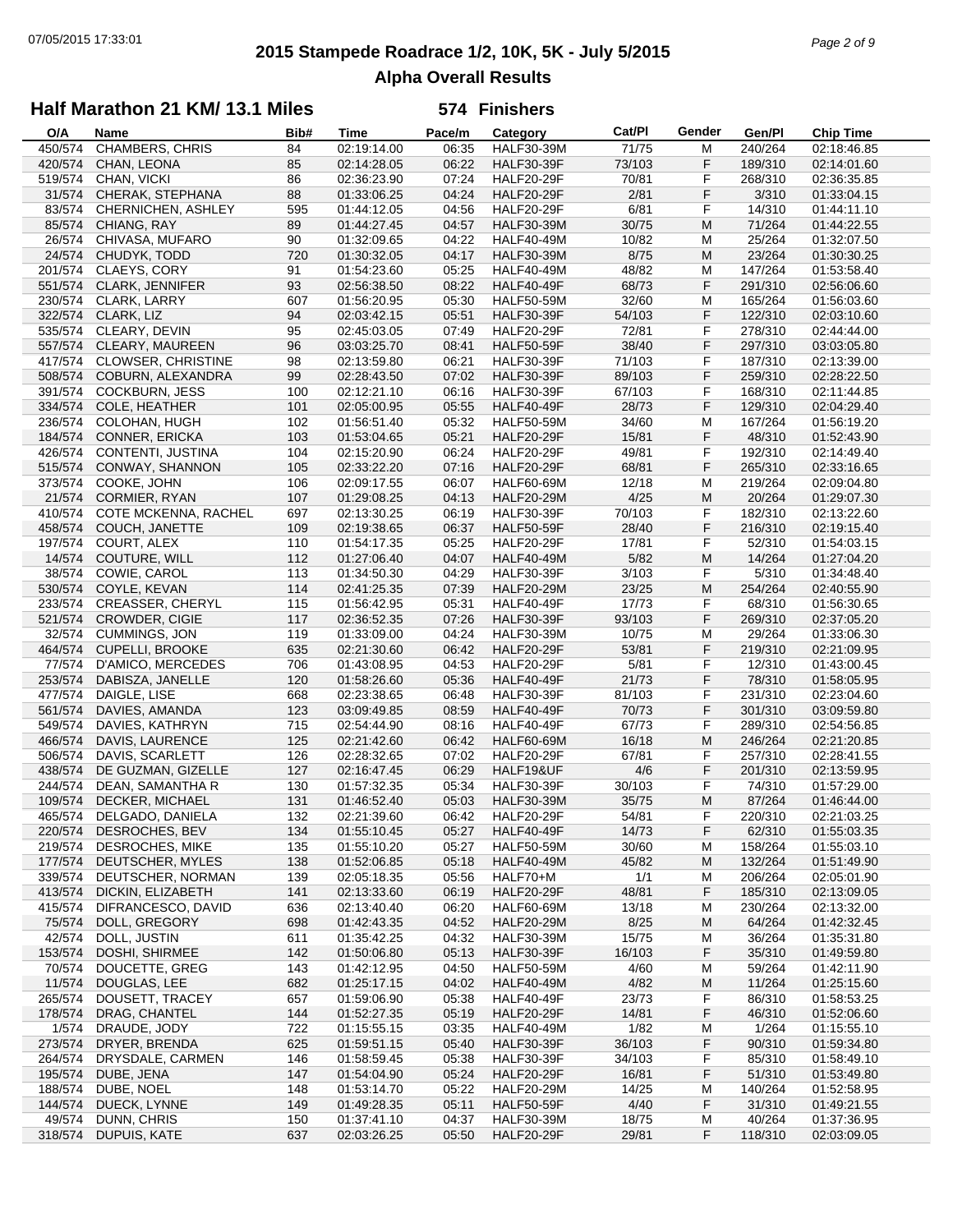# **2015 Stampede Roadrace 1/2, 10K, 5K - July 5/2015** 07/05/2015 17:33:02 *Page 3 of 9* **Alpha Overall Results**

## **Half Marathon 21 KM/ 13.1 Miles**

| O/A     | Name                       | Bib# | Time        | Pace/m | Category          | Cat/Pl | Gender | Gen/Pl  | <b>Chip Time</b>         |
|---------|----------------------------|------|-------------|--------|-------------------|--------|--------|---------|--------------------------|
| 90/574  | DYCK, IAN                  | 151  | 01:44:41.95 | 04:57  | <b>HALF40-49M</b> | 25/82  | м      | 73/264  | $\overline{01:}44:40.85$ |
| 9/574   | DYMENT, GEOFF              | 152  | 01:25:07.55 | 04:02  | <b>HALF40-49M</b> | 3/82   | M      | 9/264   | 01:25:06.90              |
| 292/574 | DYSON, TERRY               | 153  | 02:01:35.95 | 05:45  | <b>HALF30-39F</b> | 42/103 | F      | 100/310 | 02:01:15.15              |
| 419/574 | EDWARDS, MEAGAN            | 156  | 02:14:23.00 | 06:22  | <b>HALF30-39F</b> | 72/103 | F      | 188/310 | 02:13:59.35              |
| 432/574 | <b>EKEWENU, EBBY</b>       | 158  | 02:16:01.05 | 06:26  | HALF40-49F        | 41/73  | F      | 196/310 | 02:15:37.65              |
|         |                            |      |             |        |                   |        |        |         |                          |
| 308/574 | ELLIS, CRYSTAL             | 159  | 02:02:16.00 | 05:47  | <b>HALF30-39F</b> | 47/103 | F      | 111/310 | 02:02:11.65              |
| 62/574  | ELSE, TREVOR               | 160  | 01:40:52.65 | 04:46  | <b>HALF30-39M</b> | 23/75  | M      | 52/264  | 01:40:43.70              |
| 105/574 | <b>EMORI, RYOTARO</b>      | 612  | 01:46:13.75 | 05:02  | <b>HALF30-39M</b> | 33/75  | M      | 83/264  | 01:46:11.15              |
| 327/574 | <b>ERICKSON, GRANT</b>     | 161  | 02:04:15.40 | 05:53  | <b>HALF40-49M</b> | 66/82  | M      | 202/264 | 02:03:40.95              |
| 193/574 | <b>ESIN, ANTON</b>         | 162  | 01:53:52.20 | 05:23  | <b>HALF30-39M</b> | 46/75  | M      | 144/264 | 01:53:38.55              |
| 459/574 | ESLER, TODD                | 163  | 02:19:47.70 | 06:37  | <b>HALF40-49M</b> | 77/82  | M      | 243/264 | 02:19:21.50              |
| 447/574 | ESPEY, MARY JANE           | 164  | 02:18:35.95 | 06:34  | <b>HALF40-49F</b> | 49/73  | F      | 208/310 | 02:18:00.45              |
| 247/574 | <b>EVANS, ROBERT</b>       | 165  | 01:57:53.85 | 05:35  | <b>HALF30-39M</b> | 55/75  | M      | 172/264 | 01:57:29.85              |
| 288/574 | <b>EVENS, ROSS</b>         | 658  | 02:00:51.55 | 05:43  | <b>HALF20-29M</b> | 18/25  | M      | 189/264 | 02:00:25.30              |
| 63/574  | FAH, CATHERINE             | 166  | 01:41:16.25 | 04:47  | HALF40-49F        | 1/73   | F      | 11/310  | 01:41:13.75              |
| 324/574 | FAIRBARN, BAILEY           | 168  | 02:04:07.50 | 05:52  | HALF19&UF         | 3/6    | F      | 123/310 | 02:04:18.35              |
| 481/574 | <b>FAIRBARN, RYLEE</b>     | 167  | 02:24:26.60 | 06:50  | <b>HALF20-29F</b> | 60/81  | F      | 235/310 | 02:24:37.25              |
| 182/574 | FAVOT, KRISTA              | 169  | 01:52:58.10 | 05:21  | <b>HALF30-39F</b> | 20/103 | F      | 47/310  | 01:52:30.95              |
|         |                            |      |             |        |                   |        | F      |         |                          |
| 475/574 | FAY, SYDNEY                | 170  | 02:23:08.55 | 06:47  | <b>HALF30-39F</b> | 80/103 |        | 229/310 | 02:22:35.25              |
| 517/574 | FAYYAZ, SARAH              | 711  | 02:34:45.75 | 07:20  | <b>HALF40-49F</b> | 61/73  | F      | 266/310 | 02:34:14.50              |
| 51/574  | FECTEAU, DAVID             | 171  | 01:38:10.30 | 04:39  | <b>HALF30-39M</b> | 19/75  | M      | 41/264  | 01:38:07.30              |
| 370/574 | FEHR, ED                   | 724  | 02:09:05.05 | 06:07  | <b>HALF60-69M</b> | 10/18  | M      | 217/264 | 02:08:40.40              |
| 145/574 | FINCH, SHELSEY             | 174  | 01:49:28.75 | 05:11  | <b>HALF30-39F</b> | 14/103 | F      | 32/310  | 01:49:03.70              |
| 167/574 | FISHER, KEIKO              | 175  | 01:51:02.90 | 05:15  | HALF40-49F        | 8/73   | F      | 42/310  | 01:50:45.95              |
| 158/574 | <b>FLOWER, ANDREW</b>      | 176  | 01:50:38.75 | 05:14  | <b>HALF20-29M</b> | 13/25  | M      | 122/264 | 01:50:11.65              |
| 448/574 | FLYNN, SARAH               | 177  | 02:18:36.05 | 06:34  | <b>HALF40-49F</b> | 50/73  | F      | 209/310 | 02:18:00.80              |
| 263/574 | FOISY, YULIA               | 723  | 01:58:56.80 | 05:38  | <b>HALF30-39F</b> | 33/103 | F      | 84/310  | 01:58:46.40              |
| 573/574 | FONTAINE, ERIK             | 178  | 04:09:01.35 | 11:48  | <b>HALF20-29M</b> | 25/25  | M      | 264/264 | 04:09:11.70              |
| 572/574 | FONTAINE, MELISSA          | 179  | 04:09:00.70 | 11:48  | <b>HALF20-29F</b> | 80/81  | F      | 309/310 | 04:09:12.05              |
|         |                            |      |             |        |                   |        |        |         |                          |
| 16/574  | <b>FORMAN, SIMON</b>       | 180  | 01:27:39.60 | 04:09  | <b>HALF40-49M</b> | 6/82   | M      | 16/264  | 01:27:38.85              |
| 296/574 | FOROOTAN, ZAMAN            | 181  | 02:01:43.10 | 05:46  | <b>HALF30-39M</b> | 60/75  | M      | 194/264 | 02:01:24.50              |
| 374/574 | FORSYTH, CINDY             | 182  | 02:09:19.00 | 06:07  | HALF40-49F        | 36/73  | F      | 155/310 | 02:08:54.75              |
| 221/574 | <b>FOURNIER, SEBASTIEN</b> | 183  | 01:55:14.20 | 05:27  | <b>HALF40-49M</b> | 52/82  | M      | 159/264 | 01:54:42.85              |
| 568/574 | <b>FRANCIS, KATHLEEN</b>   | 184  | 03:32:09.75 | 10:03  | <b>HALF50-59F</b> | 40/40  | F      | 305/310 | 03:32:20.85              |
| 550/574 | FREEBURN, EMMA             | 185  | 02:55:37.05 | 08:19  | <b>HALF20-29F</b> | 77/81  | F      | 290/310 | 02:55:48.50              |
| 460/574 | FREEMAN, GAVIN             | 683  | 02:20:15.00 | 06:38  | <b>HALF50-59M</b> | 55/60  | M      | 244/264 | 02:19:39.55              |
| 352/574 | FRESQUEZ, DEBORAH          | 186  | 02:07:20.90 | 06:02  | HALF60-69F        | 2/6    | F      | 141/310 | 02:06:50.30              |
| 384/574 | <b>GAMACHE, KARINA</b>     | 189  | 02:11:26.25 | 06:13  | <b>HALF30-39F</b> | 65/103 | F      | 163/310 | 02:11:01.15              |
| 102/574 | GANGULY, NILANJAN          | 638  | 01:45:29.35 | 04:59  | <b>HALF40-49M</b> | 29/82  | M      | 81/264  | 01:45:05.30              |
| 53/574  | <b>GARRIES, RUSSELL</b>    | 190  | 01:38:58.30 | 04:41  | <b>HALF40-49M</b> | 14/82  | M      | 43/264  | 01:38:55.15              |
| 529/574 | GARSTAD, TINA              | 191  | 02:41:13.65 | 07:38  | <b>HALF40-49F</b> | 65/73  | F      | 276/310 | 02:40:45.55              |
| 486/574 | GAUTHIER, JOAN             | 192  | 02:25:20.45 | 06:53  | <b>HALF40-49F</b> | 57/73  | F      | 240/310 | 02:25:29.55              |
| 487/574 | <b>GAUTHIER, SARAH</b>     | 613  | 02:25:20.95 | 06:53  | <b>HALF20-29F</b> | 62/81  | F      | 241/310 | 02:25:29.00              |
|         |                            |      |             |        |                   |        |        |         |                          |
| 492/574 | <b>GENTLES, ROSELYNN</b>   | 193  | 02:26:00.90 | 06:55  | <b>HALF30-39F</b> | 84/103 | F      | 245/310 | 02:25:31.45              |
|         | 479/574 GERRITS, CATHERINE | 194  | 02:24:08.40 | 06:49  | <b>HALF30-39F</b> | 82/103 | F      | 233/310 | 02:23:41.90              |
|         | 6/574 GFELLER, MICHAEL     | 195  | 01:21:46.25 | 03:52  | <b>HALF20-29M</b> | 2/25   | M      | 6/264   | 01:21:45.10              |
| 323/574 | GIERUS, ALEX               | 684  | 02:03:57.15 | 05:52  | <b>HALF40-49M</b> | 65/82  | M      | 201/264 | 02:03:41.70              |
| 8/574   | <b>GIROUARD, TEDD</b>      | 197  | 01:25:00.10 | 04:01  | <b>HALF40-49M</b> | 2/82   | M      | 8/264   | 01:24:59.95              |
| 4/574   | <b>GLASSCO, TOM</b>        | 198  | 01:21:13.70 | 03:50  | <b>HALF20-29M</b> | 1/25   | M      | 4/264   | 01:21:13.45              |
| 545/574 | <b>GOGOL, BRITTANY</b>     | 709  | 02:52:23.55 | 08:10  | <b>HALF20-29F</b> | 75/81  | F      | 287/310 | 02:51:47.50              |
| 574/574 | GOLDIE, AUSTIN             | 199  | 04:18:09.30 | 12:14  | <b>HALF20-29F</b> | 81/81  | F      | 310/310 | 04:17:52.95              |
| 443/574 | GONZALES, DORINDA          | 201  | 02:18:07.60 | 06:32  | HALF40-49F        | 47/73  | F      | 206/310 | 02:17:44.55              |
| 146/574 | GONZALEZ, LAURA            | 202  | 01:49:30.60 | 05:11  | HALF40-49F        | 6/73   | F      | 33/310  | 01:49:18.05              |
| 305/574 | GONZALEZ, MARCIA           | 596  | 02:02:03.50 | 05:47  | <b>HALF30-39F</b> | 46/103 | F      | 108/310 | 02:01:30.05              |
| 562/574 | GORDON, LYNN               | 669  | 03:11:23.70 | 09:04  | HALF40-49F        | 71/73  | F      | 302/310 | 03:11:26.60              |
| 276/574 | GORDON, ROBYN              | 670  | 02:00:05.70 | 05:41  | <b>HALF30-39F</b> | 37/103 | F      | 92/310  | 01:59:55.85              |
|         |                            |      |             |        |                   |        |        |         |                          |
| 299/574 | GOSSE, KIERA               | 204  | 02:01:48.35 | 05:46  | HALF40-49F        | 27/73  | F      | 104/310 | 02:01:17.30              |
| 170/574 | GOUDIE, ALICE              | 597  | 01:51:26.40 | 05:16  | <b>HALF40-49F</b> | 9/73   | F      | 43/310  | 01:51:14.55              |
| 393/574 | GOUDIE, DEREK              | 205  | 02:12:24.85 | 06:16  | <b>HALF50-59M</b> | 50/60  | M      | 225/264 | 02:12:11.80              |
| 338/574 | <b>GRAHAM, ERIN</b>        | 206  | 02:05:14.40 | 05:56  | <b>HALF30-39F</b> | 55/103 | F      | 133/310 | 02:04:36.70              |
| 248/574 | <b>GRAJAUSKAS, ALGIS</b>   | 207  | 01:57:54.20 | 05:35  | <b>HALF50-59M</b> | 36/60  | M      | 173/264 | 01:57:40.65              |
| 23/574  | GRAY, NEIL                 | 210  | 01:29:50.05 | 04:15  | <b>HALF40-49M</b> | 9/82   | M      | 22/264  | 01:29:48.80              |
| 485/574 | <b>GREER, NIKKI</b>        | 211  | 02:25:00.15 | 06:52  | <b>HALF30-39F</b> | 83/103 | F      | 239/310 | 02:24:48.50              |
| 108/574 | <b>GREGGS, JONATHON</b>    | 660  | 01:46:43.90 | 05:03  | <b>HALF50-59M</b> | 9/60   | M      | 86/264  | 01:46:06.75              |
| 363/574 | GROND, SARAH               | 213  | 02:08:24.30 | 06:05  | <b>HALF20-29F</b> | 38/81  | F      | 150/310 | 02:08:02.55              |
| 128/574 | GUIVERNAU, ANDREAS         | 214  | 01:48:31.65 | 05:08  | <b>HALF30-39M</b> | 37/75  | M      | 100/264 | 01:48:06.50              |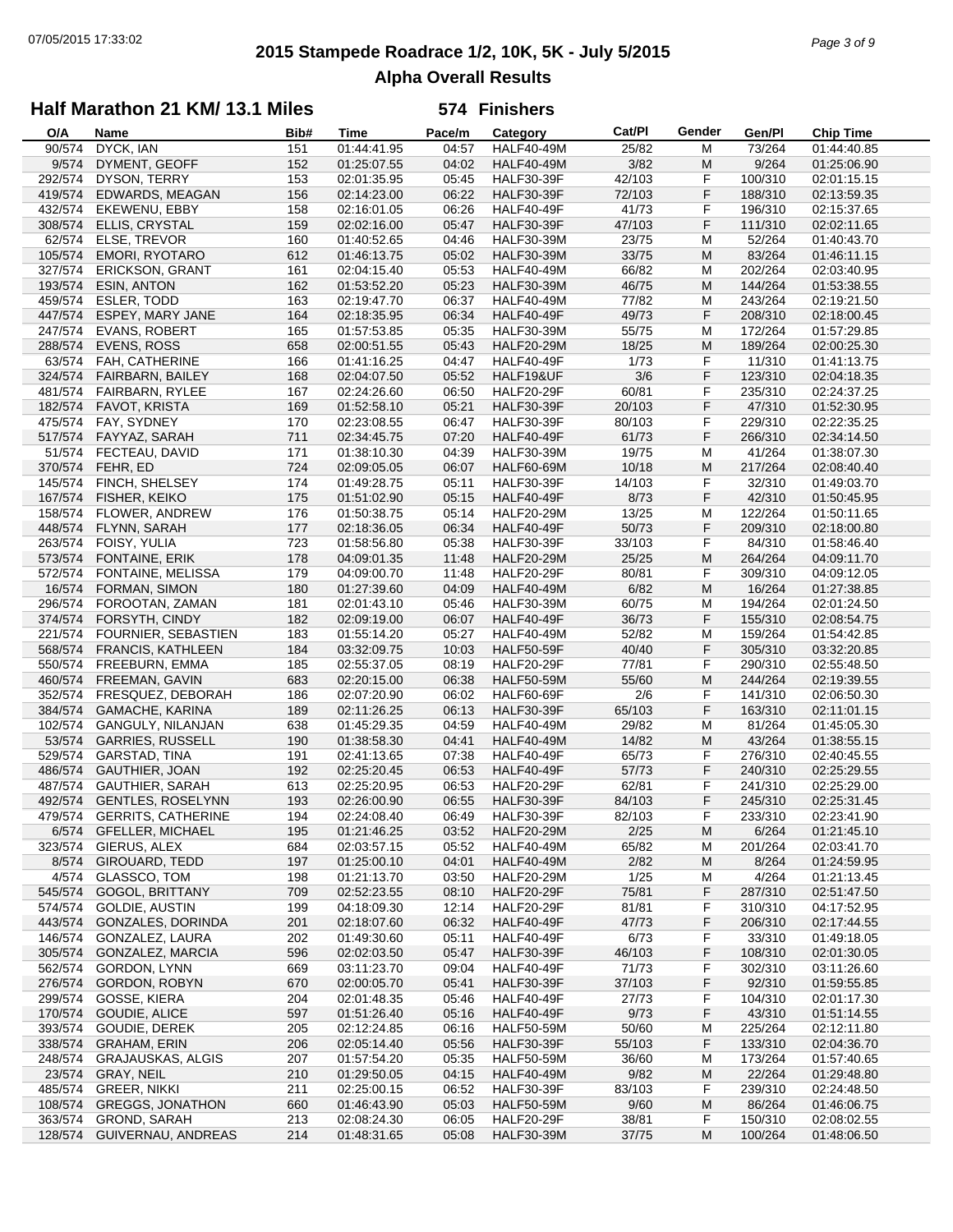# **2015 Stampede Roadrace 1/2, 10K, 5K - July 5/2015** 07/05/2015 17:33:02 *Page 4 of 9* **Alpha Overall Results**

## **Half Marathon 21 KM/ 13.1 Miles**

| O/A     | Name                        | Bib# | Time        | Pace/m | Category          | Cat/PI | Gender | Gen/Pl  | <b>Chip Time</b> |
|---------|-----------------------------|------|-------------|--------|-------------------|--------|--------|---------|------------------|
| 126/574 | GUIVERNAU, XENIA            | 215  | 01:48:31.20 | 05:08  | <b>HALF30-39F</b> | 11/103 | F      | 27/310  | 01:48:06.55      |
| 357/574 | <b>GULKO, SUSAN</b>         | 674  | 02:07:53.10 | 06:03  | <b>HALF30-39F</b> | 60/103 | F      | 146/310 | 02:07:27.05      |
| 282/574 | HACKENBROOK, BOB            | 217  | 02:00:37.25 | 05:42  | <b>HALF60-69M</b> | 7/18   | М      | 186/264 | 02:00:24.40      |
| 214/574 | HAGEL, NATHALIE             | 728  | 01:54:54.80 | 05:26  | HALF40-49F        | 13/73  | F      | 60/310  | 01:54:41.15      |
| 256/574 | HAGEN, MANDY                | 218  | 01:58:31.80 | 05:37  | HALF19&UF         | 1/6    | F      | 79/310  | 01:58:11.80      |
| 52/574  | HAGEN, NEIL                 | 219  | 01:38:57.20 | 04:41  | <b>HALF50-59M</b> | 2/60   | M      | 42/264  | 01:38:45.50      |
| 328/574 | HAID, JOHN                  | 220  | 02:04:17.50 | 05:53  | <b>HALF50-59M</b> | 46/60  | M      | 203/264 | 02:03:45.60      |
| 539/574 | HALL, JEN                   | 221  | 02:49:29.40 | 08:01  | <b>HALF30-39F</b> | 96/103 | F      | 282/310 | 02:49:12.85      |
| 159/574 | HALPRIN, DANYAEL            | 598  | 01:50:42.95 | 05:14  | <b>HALF40-49F</b> | 7/73   | F      | 37/310  | 01:50:29.70      |
| 149/574 | HAMILTON, AMBER             | 224  | 01:49:43.55 | 05:12  | <b>HALF30-39F</b> | 15/103 | F      | 34/310  | 01:49:36.80      |
| 516/574 | <b>HAMILTON, CHRIS</b>      | 226  | 02:34:07.85 | 07:18  | <b>HALF30-39M</b> | 73/75  | M      | 251/264 | 02:34:14.40      |
|         | <b>HANLON, PATRICK</b>      |      |             |        |                   |        | M      |         |                  |
| 71/574  |                             | 227  | 01:42:14.25 | 04:50  | <b>HALF40-49M</b> | 22/82  |        | 60/264  | 01:42:07.65      |
| 234/574 | HANNAH, KEITH               | 228  | 01:56:48.55 | 05:32  | <b>HALF50-59M</b> | 33/60  | M      | 166/264 | 01:56:43.15      |
| 157/574 | HANSON, LEE                 | 230  | 01:50:33.50 | 05:14  | <b>HALF40-49M</b> | 41/82  | M      | 121/264 | 01:50:27.15      |
| 331/574 | HANTZSCH, PATRICIA          | 231  | 02:04:56.65 | 05:55  | <b>HALF50-59F</b> | 10/40  | F      | 127/310 | 02:04:41.15      |
| 382/574 | HARDER, KATHERINE           | 232  | 02:11:16.60 | 06:13  | <b>HALF20-29F</b> | 40/81  | F      | 162/310 | 02:11:04.55      |
| 252/574 | HARDY, KATHERINE            | 233  | 01:58:22.65 | 05:36  | <b>HALF40-49F</b> | 20/73  | F      | 77/310  | 01:58:18.35      |
| 505/574 | HARRISON, LINNAEA           | 718  | 02:28:21.05 | 07:01  | <b>HALF30-39F</b> | 88/103 | F      | 256/310 | 02:27:47.45      |
| 494/574 | HAYDUK, SHAYLYN             | 234  | 02:26:27.50 | 06:56  | <b>HALF30-39F</b> | 85/103 | F      | 247/310 | 02:26:05.15      |
| 538/574 | HAZZARD, SAMANTHA           | 235  | 02:49:28.95 | 08:01  | <b>HALF40-49F</b> | 66/73  | F      | 281/310 | 02:49:13.65      |
| 272/574 | HEAL, ANDREA                | 236  | 01:59:51.00 | 05:40  | <b>HALF20-29F</b> | 24/81  | F      | 89/310  | 01:59:44.35      |
| 306/574 | HEENAN, JACLYN              | 237  | 02:02:10.95 | 05:47  | <b>HALF20-29F</b> | 27/81  | F      | 109/310 | 02:01:52.65      |
| 493/574 | HEINRICHS, JOSETTE          | 238  | 02:26:16.85 | 06:55  | <b>HALF60-69F</b> | 5/6    | F      | 246/310 | 02:26:00.60      |
| 284/574 | HELM, NANCY                 | 239  | 02:00:40.55 | 05:43  | <b>HALF30-39F</b> | 40/103 | F      | 97/310  | 02:00:18.00      |
| 446/574 | HERINGTON, JAMIE            | 241  | 02:18:35.85 | 06:34  | <b>HALF50-59M</b> | 54/60  | М      | 239/264 | 02:17:59.90      |
| 510/574 | HERNANDEZ ROMANO, FABIOLA74 |      | 02:30:00.35 | 07:06  | <b>HALF30-39F</b> | 91/103 | F      | 261/310 | 02:29:24.85      |
| 210/574 | <b>HETT, REBECCA</b>        | 242  | 01:54:44.95 | 05:26  | <b>HALF30-39F</b> | 25/103 | F      | 59/310  | 01:54:30.00      |
| 543/574 | <b>HEWITT, KAREN</b>        | 243  | 02:51:53.10 | 08:08  | <b>HALF50-59F</b> | 37/40  | F      | 286/310 | 02:51:18.55      |
| 325/574 |                             | 244  | 02:04:10.35 | 05:53  | <b>HALF20-29F</b> | 30/81  | F      | 124/310 | 02:03:54.00      |
|         | HIEBERT, CANDICE            |      |             | 05:08  |                   |        | M      |         |                  |
| 131/574 | HILL, IAN                   | 246  | 01:48:37.95 |        | <b>HALF50-59M</b> | 17/60  |        | 103/264 | 01:48:33.35      |
| 94/574  | HIRD, ANNIE                 | 626  | 01:45:02.85 | 04:58  | <b>HALF30-39F</b> | 7/103  | F      | 18/310  | 01:44:58.30      |
| 359/574 | HIRSCHE, JULIE              | 247  | 02:08:02.50 | 06:04  | <b>HALF40-49F</b> | 34/73  | F      | 148/310 | 02:07:43.90      |
| 80/574  | HOAR, RICARDO               | 248  | 01:43:50.75 | 04:55  | <b>HALF30-39M</b> | 28/75  | М      | 67/264  | 01:43:34.85      |
| 287/574 | HOGAN, AMBER                | 249  | 02:00:47.25 | 05:43  | <b>HALF30-39F</b> | 41/103 | F      | 99/310  | 02:00:20.55      |
| 304/574 | HOLTE, KIRSTEN              | 252  | 02:02:03.10 | 05:47  | <b>HALF20-29F</b> | 26/81  | F      | 107/310 | 02:01:59.00      |
| 354/574 | HOMAN, MEREDITH             | 253  | 02:07:37.35 | 06:02  | <b>HALF30-39F</b> | 58/103 | F      | 143/310 | 02:07:06.00      |
| 355/574 | HOPSON, ANITA               | 254  | 02:07:45.70 | 06:03  | <b>HALF30-39F</b> | 59/103 | F      | 144/310 | 02:07:15.70      |
| 183/574 | HRYNUIK, DALE               | 255  | 01:53:04.60 | 05:21  | <b>HALF50-59M</b> | 28/60  | M      | 136/264 | 01:52:50.90      |
| 39/574  | HUMENIUK, MICHELLE          | 257  | 01:35:12.15 | 04:30  | <b>HALF30-39F</b> | 4/103  | F      | 6/310   | 01:35:10.25      |
| 353/574 | HUSZAR, LEANNA              | 259  | 02:07:31.45 | 06:02  | <b>HALF40-49F</b> | 33/73  | F      | 142/310 | 02:07:10.80      |
| 528/574 | HUXTABLE, SHANNON           | 260  | 02:41:08.35 | 07:38  | <b>HALF30-39F</b> | 95/103 | F      | 275/310 | 02:40:54.70      |
| 540/574 | HYNES, LAINA                | 261  | 02:49:29.85 | 08:01  | <b>HALF30-39F</b> | 97/103 | F      | 283/310 | 02:48:40.35      |
| 114/574 | <b>IRELAND, MARK</b>        | 262  | 01:47:08.15 | 05:04  | <b>HALF50-59M</b> | 10/60  | м      | 90/264  | 01:46:52.85      |
| 251/574 | ISLIP, GEORGIE              | 671  | 01:58:22.55 | 05:36  | HALF40-49F        | 19/73  | F      | 76/310  | 01:58:18.25      |
| 161/574 | <b>IWASKIW, TAMMY</b>       | 677  | 01:50:45.25 | 05:14  | <b>HALF30-39F</b> | 17/103 | F      | 38/310  | 01:49:31.40      |
|         | 136/574 JANSEN, RICHARD     | 264  | 01:49:10.05 | 05:10  | <b>HALF40-49M</b> | 34/82  | M      | 106/264 | 01:48:55.50      |
| 525/574 | JAQUES, CORTNEY             | 719  | 02:37:54.15 | 07:29  | <b>HALF30-39F</b> | 94/103 | F      | 272/310 | 02:37:20.60      |
| 223/574 | JARRAH, JUAN                | 725  | 01:55:20.85 | 05:28  | <b>HALF30-39M</b> | 53/75  | M      | 160/264 | 01:55:08.20      |
| 12/574  | JEFFREY, IAN                | 266  | 01:25:25.90 | 04:02  | <b>HALF30-39M</b> | 3/75   | м      | 12/264  | 01:25:23.85      |
| 435/574 | JENNINGS, KATHRYN           | 267  | 02:16:35.35 | 06:28  | <b>HALF30-39F</b> | 76/103 | F      | 199/310 | 02:16:16.70      |
| 261/574 | JENSEN, BOB                 | 639  | 01:58:48.50 | 05:37  | <b>HALF50-59M</b> | 40/60  | M      | 179/264 | 01:58:35.85      |
| 436/574 | JENSEN, MARY                |      | 02:16:41.65 | 06:28  | <b>HALF40-49F</b> | 43/73  | F      | 200/310 | 02:16:11.35      |
|         |                             | 268  |             |        |                   |        |        |         |                  |
| 179/574 | JOHNSTON, PAUL              | 269  | 01:52:38.30 | 05:20  | <b>HALF50-59M</b> | 26/60  | M      | 133/264 | 01:52:22.40      |
| 104/574 | JONES, RACHEL               | 270  | 01:45:44.65 | 05:00  | <b>HALF30-39F</b> | 9/103  | F      | 22/310  | 01:45:40.25      |
| 205/574 | JONES, TAMARA               | 685  | 01:54:34.55 | 05:25  | <b>HALF30-39F</b> | 23/103 | F      | 56/310  | 01:54:03.20      |
| 17/574  | JORDAN, STEVEN              | 700  | 01:27:44.70 | 04:09  | <b>HALF30-39M</b> | 6/75   | M      | 17/264  | 01:27:41.40      |
| 46/574  | JOSH, EMILIE                | 271  | 01:36:51.55 | 04:35  | <b>HALF20-29F</b> | 3/81   | F      | 8/310   | 01:36:40.20      |
| 291/574 | JUDD, DOUG                  | 661  | 02:01:17.70 | 05:44  | <b>HALF40-49M</b> | 62/82  | M      | 192/264 | 02:01:03.70      |
| 187/574 | KAMINSKY, JURGEN            | 273  | 01:53:13.90 | 05:21  | <b>HALF60-69M</b> | 5/18   | M      | 139/264 | 01:52:50.40      |
| 499/574 | KAMIS, FATAN                | 274  | 02:27:26.85 | 06:59  | <b>HALF20-29F</b> | 66/81  | F      | 251/310 | 02:27:14.85      |
| 255/574 | KANEKO, YOSHITAKA           | 275  | 01:58:29.65 | 05:36  | <b>HALF30-39M</b> | 56/75  | M      | 177/264 | 01:58:13.75      |
| 552/574 | KANSKI, AUDRA               | 276  | 02:57:10.25 | 08:23  | <b>HALF30-39F</b> | 99/103 | F      | 292/310 | 02:56:47.35      |
| 249/574 | KATHOL, BRIAN               | 277  | 01:57:55.25 | 05:35  | <b>HALF50-59M</b> | 37/60  | M      | 174/264 | 01:57:25.10      |
| 132/574 | KATHOL, CINDY               | 278  | 01:48:40.45 | 05:09  | <b>HALF30-39F</b> | 12/103 | F      | 29/310  | 01:48:35.60      |
| 414/574 | KAWAISHI, HIROSHI           | 279  | 02:13:37.05 | 06:19  | <b>HALF40-49M</b> | 75/82  | M      | 229/264 | 02:13:27.80      |
| 55/574  | KEEFE, DEAN                 | 280  | 01:39:05.10 | 04:41  | <b>HALF40-49M</b> | 15/82  | M      | 45/264  | 01:39:01.75      |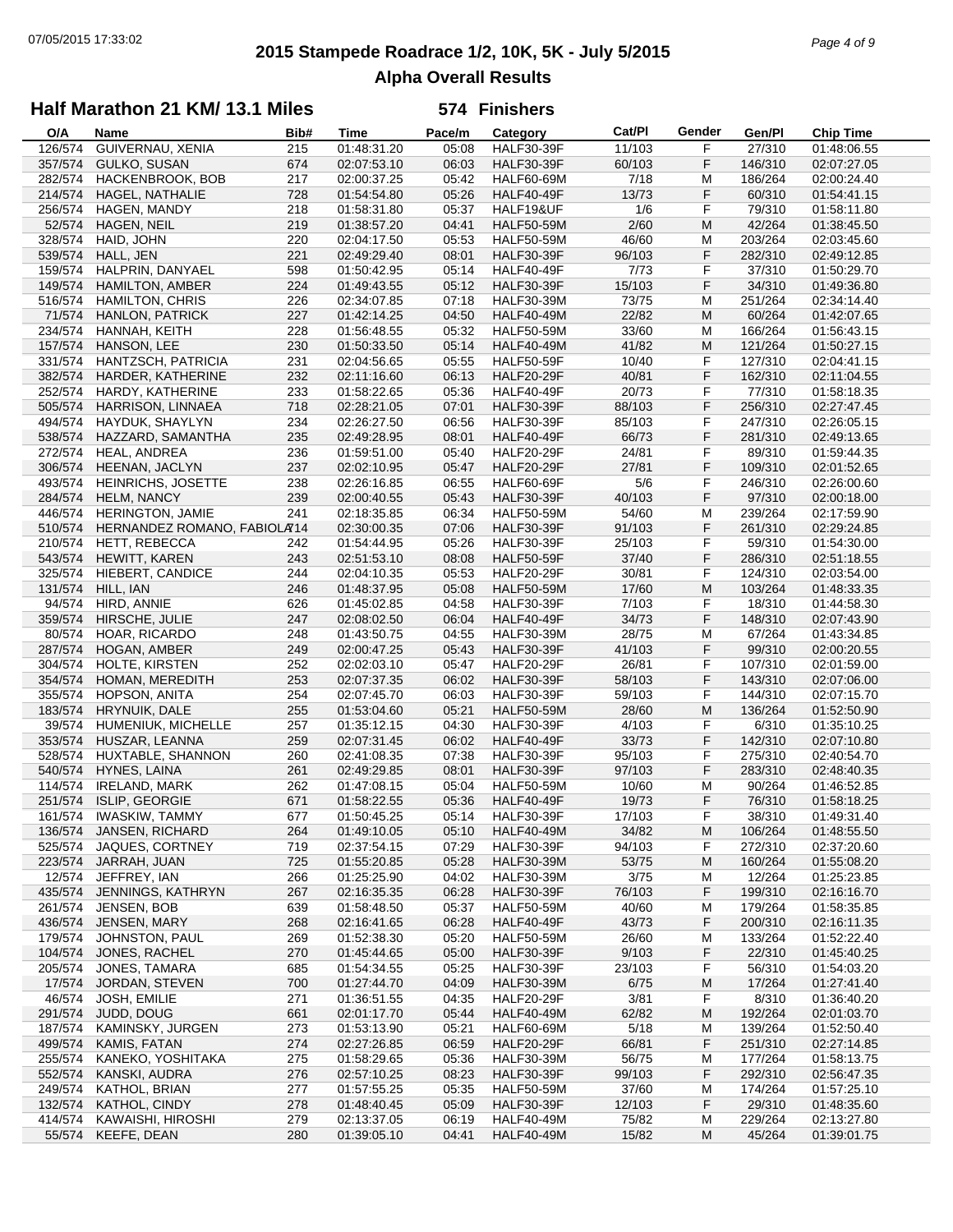# **2015 Stampede Roadrace 1/2, 10K, 5K - July 5/2015** 07/05/2015 17:33:02 *Page 5 of 9* **Alpha Overall Results**

## **Half Marathon 21 KM/ 13.1 Miles**

| O/A     | Name                    | Bib# | Time        | Pace/m | Category          | Cat/PI | Gender | Gen/Pl  | <b>Chip Time</b> |
|---------|-------------------------|------|-------------|--------|-------------------|--------|--------|---------|------------------|
| 116/574 | KEEFE, KAREN            | 281  | 01:47:30.85 | 05:05  | <b>HALF40-49F</b> | 4/73   | F      | 25/310  | 01:47:22.50      |
| 445/574 | KELLY, FIONA            | 283  | 02:18:34.45 | 06:34  | HALF40-49F        | 48/73  | F      | 207/310 | 02:18:15.65      |
| 59/574  | KELLY, KEVIN            | 284  | 01:39:56.40 | 04:44  | <b>HALF40-49M</b> | 16/82  | M      | 49/264  | 01:39:47.90      |
| 34/574  | <b>KENNA, DREW</b>      | 614  | 01:33:44.30 | 04:26  | HALF19&UM         | 2/3    | M      | 30/264  | 01:33:41.55      |
| 500/574 | KERSHAW, DEBORAH BUNNY  | 662  | 02:27:26.95 | 06:59  | <b>HALF30-39F</b> | 87/103 | F      | 252/310 | 02:26:58.05      |
| 430/574 | KHATRI, NAND LAL        | 285  | 02:15:43.25 | 06:25  | <b>HALF30-39M</b> | 69/75  | M      | 235/264 | 02:15:10.65      |
| 198/574 | KHUBYAR-EBERT, JESSICA  | 286  | 01:54:20.25 | 05:25  | <b>HALF30-39F</b> | 21/103 | F      | 53/310  | 01:54:09.95      |
| 511/574 | KHULLER, JESSICA        | 287  | 02:30:51.55 | 07:09  | <b>HALF30-39F</b> | 92/103 | F      | 262/310 | 02:30:39.50      |
| 337/574 | KIAT, AMANDA            | 288  | 02:05:11.75 | 05:56  | HALF40-49F        | 29/73  | F      | 132/310 | 02:05:04.10      |
| 218/574 | KIAT, LESTER            | 289  | 01:55:09.65 | 05:27  | <b>HALF30-39M</b> | 52/75  | M      | 157/264 | 01:55:01.70      |
| 514/574 | KILDARE, CAROLYN        | 290  | 02:32:34.35 | 07:13  | HALF40-49F        | 60/73  | F      | 264/310 | 02:32:07.65      |
|         |                         |      | 02:19:22.50 |        |                   |        | M      |         | 02:10:18.15      |
| 452/574 | KIM, BYONG              | 291  |             | 06:36  | <b>HALF40-49M</b> | 76/82  |        | 241/264 |                  |
| 343/574 | KING, JENNIFER          | 292  | 02:06:48.35 | 06:00  | <b>HALF30-39F</b> | 56/103 | F      | 136/310 | 02:06:34.20      |
| 390/574 | KING, JENNIFER          | 293  | 02:12:20.25 | 06:16  | <b>HALF50-59F</b> | 18/40  | F      | 167/310 | 02:12:03.25      |
| 138/574 | KING, MARTIN            | 294  | 01:49:13.10 | 05:10  | <b>HALF40-49M</b> | 36/82  | M      | 108/264 | 01:48:55.05      |
| 134/574 | KLASSEN, SUSAN          | 615  | 01:48:52.40 | 05:09  | <b>HALF30-39F</b> | 13/103 | F      | 30/310  | 01:48:39.35      |
| 376/574 | KLITZKE, KEVIN          | 295  | 02:09:37.40 | 06:08  | <b>HALF30-39M</b> | 67/75  | M      | 220/264 | 02:09:11.55      |
| 78/574  | KOLBER, RACHEL          | 296  | 01:43:30.20 | 04:54  | HALF40-49F        | 2/73   | F      | 13/310  | 01:43:24.70      |
| 48/574  | KONZUK, JASON           | 640  | 01:37:31.95 | 04:37  | <b>HALF40-49M</b> | 13/82  | M      | 39/264  | 01:37:26.05      |
| 113/574 | KORNELSON, BRADLY       | 297  | 01:47:01.95 | 05:04  | <b>HALF20-29M</b> | 11/25  | M      | 89/264  | 01:46:56.75      |
| 237/574 | KUJAWA, LUCIA           | 298  | 01:56:54.15 | 05:32  | <b>HALF50-59F</b> | 5/40   | F      | 70/310  | 01:56:34.60      |
| 271/574 | <b>KUJAWA, THOMAS</b>   | 299  | 01:59:32.05 | 05:39  | <b>HALF50-59M</b> | 42/60  | M      | 183/264 | 01:59:12.95      |
| 315/574 | KUNZE, JEN              | 300  | 02:03:00.65 | 05:49  | <b>HALF30-39F</b> | 50/103 | F      | 115/310 | 02:02:52.90      |
| 202/574 | KUNZE, NICK             | 301  | 01:54:28.95 | 05:25  | <b>HALF30-39M</b> | 47/75  | M      | 148/264 | 01:54:21.90      |
| 396/574 | KWASEK, KATIE           | 599  | 02:12:31.55 | 06:16  | <b>HALF20-29F</b> | 43/81  | F      | 171/310 | 02:09:52.30      |
| 225/574 | LAMBERT, SEAN           | 303  | 01:55:27.75 | 05:28  | <b>HALF40-49M</b> | 53/82  | M      | 162/264 | 01:54:54.60      |
| 174/574 | LANGLOIS, ISABEL        | 306  | 01:51:49.80 | 05:18  | <b>HALF20-29F</b> | 13/81  | F      | 45/310  | 01:51:36.05      |
| 232/574 | LAPORTE, MARCY          | 307  | 01:56:28.40 | 05:31  | <b>HALF30-39F</b> | 26/103 | F      | 67/310  | 01:56:06.50      |
| 241/574 | LARSEN, ANETTE          | 272  | 01:57:10.00 | 05:33  | <b>HALF30-39F</b> | 28/103 | F      | 71/310  | 01:56:38.90      |
| 429/574 | LAU, ANDREA             | 616  | 02:15:38.65 | 06:25  | <b>HALF20-29F</b> | 51/81  | F      | 195/310 | 02:15:07.25      |
| 388/574 |                         |      |             |        |                   |        |        |         |                  |
|         | LAVOIE, PAUL            | 686  | 02:12:05.20 | 06:15  | <b>HALF40-49M</b> | 71/82  | M      | 222/264 | 02:11:51.05      |
| 162/574 | LAW, LACEY              | 310  | 01:50:46.35 | 05:15  | <b>HALF30-39F</b> | 18/103 | F      | 39/310  | 01:50:37.10      |
| 454/574 | LEE, DENNIS             | 312  | 02:19:25.05 | 06:36  | <b>HALF60-69M</b> | 15/18  | M      | 242/264 | 02:19:02.40      |
| 501/574 | LEE, TERRY              | 617  | 02:27:49.45 | 07:00  | <b>HALF50-59F</b> | 31/40  | F      | 253/310 | 02:27:26.40      |
|         | 399/574 LEECH, BONNIE   | 314  | 02:12:36.40 | 06:17  | <b>HALF50-59F</b> | 20/40  | F      | 174/310 | 02:12:49.70      |
| 43/574  | LEGARE, BENOIT          | 315  | 01:35:47.25 | 04:32  | <b>HALF30-39M</b> | 16/75  | M      | 37/264  | 01:35:40.80      |
| 204/574 | LEGROW, AIMEE           | 316  | 01:54:33.70 | 05:25  | <b>HALF30-39F</b> | 22/103 | F      | 55/310  | 01:54:23.10      |
| 203/574 | LEGROW, CHRIS           | 317  | 01:54:33.65 | 05:25  | <b>HALF30-39M</b> | 48/75  | M      | 149/264 | 01:54:22.90      |
|         | 303/574 LEUNG, DONNIE   | 319  | 02:02:01.55 | 05:47  | <b>HALF40-49M</b> | 64/82  | M      | 197/264 | 02:01:31.85      |
| 302/574 | LIDDELL, ALEXANDRA      | 321  | 02:01:58.35 | 05:46  | <b>HALF20-29F</b> | 25/81  | F      | 106/310 | 02:01:36.15      |
| 176/574 | LIDDELL, DON            | 322  | 01:52:04.10 | 05:18  | <b>HALF50-59M</b> | 25/60  | M      | 131/264 | 01:51:42.05      |
| 61/574  | LIM, SU-CHONG           | 323  | 01:40:47.00 | 04:46  | <b>HALF60-69M</b> | 1/18   | M      | 51/264  | 01:40:42.75      |
| 190/574 | LINK, RYAN              | 324  | 01:53:18.65 | 05:22  | <b>HALF30-39M</b> | 44/75  | M      | 142/264 | 01:52:53.90      |
| 437/574 | LINSANGAN, KELVIN       | 678  | 02:16:41.95 | 06:28  | <b>HALF20-29M</b> | 22/25  | M      | 237/264 | 02:16:41.05      |
|         | 470/574 LOGAN, BRITTANY | 326  | 02:22:35.15 | 06:45  | <b>HALF20-29F</b> | 56/81  | F      | 224/310 | 02:22:05.20      |
| 349/574 | LOKANC, SABINA          | 327  | 02:07:11.80 | 06:01  | <b>HALF40-49F</b> | 31/73  | F      | 139/310 | 02:06:48.35      |
| 400/574 | LUCHKA, ASHLEY          | 331  | 02:12:40.40 | 06:17  | <b>HALF20-29F</b> | 44/81  | F      | 175/310 | 02:12:08.50      |
| 189/574 | LUDWIGSEN, HARALD       | 332  | 01:53:16.75 | 05:22  | <b>HALF40-49M</b> | 47/82  | M      | 141/264 | 01:52:53.30      |
| 259/574 | LUMLEY, BILL            | 333  | 01:58:37.70 | 05:37  | <b>HALF50-59M</b> | 39/60  | M      | 178/264 | 01:58:04.70      |
| 490/574 | LUO, JENNIFER           | 334  | 02:25:40.50 | 06:54  | <b>HALF20-29F</b> | 63/81  | F      | 243/310 | 02:25:52.15      |
| 238/574 | LUTZ, PATRICK           | 335  | 01:56:56.70 | 05:32  | <b>HALF40-49M</b> | 55/82  | M      | 168/264 | 01:56:29.30      |
| 267/574 | LUYANDO, GERARDO        | 336  | 01:59:15.25 | 05:39  | <b>HALF40-49M</b> | 58/82  | M      | 180/264 | 01:58:59.15      |
| 375/574 | MACKENZIE, SARAH        | 338  | 02:09:29.40 | 06:08  | <b>HALF30-39F</b> | 64/103 | F      | 156/310 | 02:09:19.50      |
|         |                         |      |             |        |                   |        |        |         |                  |
| 92/574  | MACKIE, PAT             | 339  | 01:44:55.00 | 04:58  | <b>HALF40-49M</b> | 26/82  | M      | 75/264  | 01:44:43.95      |
| 200/574 | MACLACHLAN, HALLIE      | 340  | 01:54:23.10 | 05:25  | <b>HALF20-29F</b> | 18/81  | F      | 54/310  | 01:54:07.00      |
| 378/574 | MACPHERSON, HEATHER     | 342  | 02:10:27.80 | 06:10  | <b>HALF50-59F</b> | 14/40  | F      | 158/310 | 02:10:09.80      |
| 462/574 | MAGSOMBOL, MA CORAZON   | 601  | 02:20:57.85 | 06:40  | HALF40-49F        | 52/73  | F      | 218/310 | 02:21:10.00      |
| 216/574 | MALTSEV, MICHAEL        | 346  | 01:54:57.80 | 05:26  | <b>HALF40-49M</b> | 51/82  | M      | 156/264 | 01:54:57.25      |
| 239/574 | MANN, DON               | 347  | 01:56:59.25 | 05:32  | <b>HALF60-69M</b> | 6/18   | M      | 169/264 | 01:56:47.50      |
| 212/574 | MANOCHA, GARY           | 701  | 01:54:53.05 | 05:26  | <b>HALF20-29M</b> | 17/25  | M      | 153/264 | 01:54:51.50      |
| 301/574 | <b>MARON, PAUL</b>      | 349  | 02:01:57.55 | 05:46  | <b>HALF30-39M</b> | 61/75  | M      | 196/264 | 02:01:19.90      |
| 15/574  | MARSHALL, CRAIG         | 350  | 01:27:08.85 | 04:07  | <b>HALF30-39M</b> | $5/75$ | M      | 15/264  | 01:27:05.20      |
| 407/574 | MARSHALL, SUSAN         | 351  | 02:13:08.95 | 06:18  | <b>HALF40-49F</b> | 40/73  | F      | 180/310 | 02:12:41.05      |
| 228/574 | <b>MARTENS, JEFF</b>    | 352  | 01:56:03.30 | 05:30  | <b>HALF40-49M</b> | 54/82  | M      | 164/264 | 01:55:48.20      |
| 257/574 | <b>MARTENS, KRISTA</b>  | 353  | 01:58:34.65 | 05:37  | HALF40-49F        | 22/73  | F      | 80/310  | 01:58:20.25      |
| 120/574 | MARTIN, COLIN J.        | 712  | 01:48:10.90 | 05:07  | <b>HALF40-49M</b> | 32/82  | M      | 95/264  | 01:47:59.40      |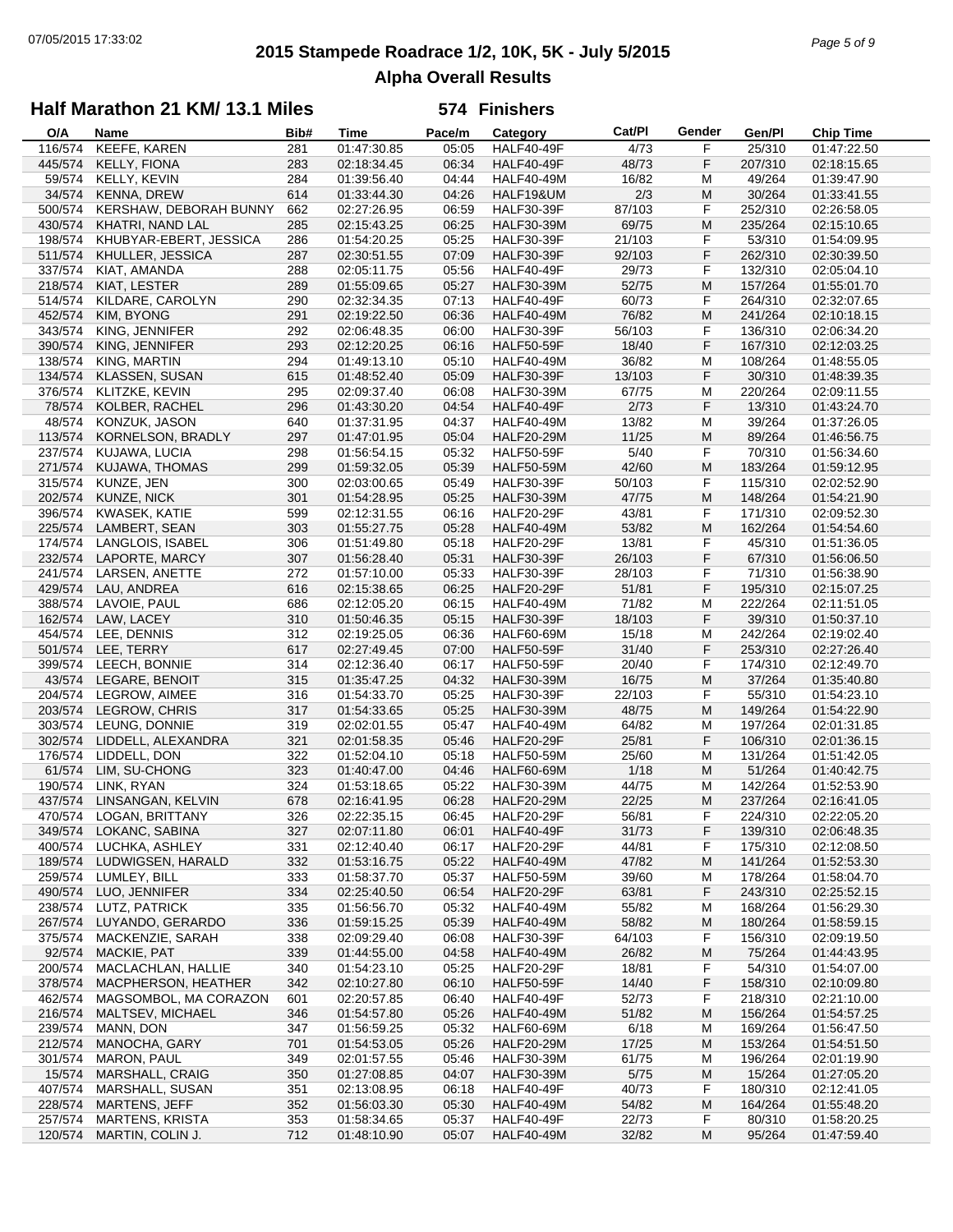# **2015 Stampede Roadrace 1/2, 10K, 5K - July 5/2015** 07/05/2015 17:33:03 *Page 6 of 9* **Alpha Overall Results**

### **Half Marathon 21 KM/ 13.1 Miles**

| O/A     | Name                         | Bib# | <b>Time</b> | Pace/m | Category          | Cat/PI  | Gender | Gen/Pl  | <b>Chip Time</b> |
|---------|------------------------------|------|-------------|--------|-------------------|---------|--------|---------|------------------|
| 2/574   | <b>MARTIN RIOJA, ROBERTO</b> | 627  | 01:18:43.30 | 03:43  | <b>HALF30-39M</b> | 1/75    | М      | 2/264   | 01:18:42.50      |
| 260/574 | MASKER, KIMBERLY             | 354  | 01:58:39.35 | 05:37  | <b>HALF30-39F</b> | 32/103  | F      | 82/310  | 01:58:16.30      |
| 313/574 | MASSINA, SEAN                | 355  | 02:02:43.95 | 05:49  | <b>HALF30-39M</b> | 62/75   | M      | 200/264 | 02:02:27.40      |
| 279/574 | MATAS, PERVEEN               | 356  | 02:00:22.40 | 05:42  | <b>HALF40-49F</b> | 24/73   | F      | 95/310  | 02:00:03.75      |
|         | MATHEUSIK, JOSHUA            |      |             |        |                   |         | M      |         | 01:31:28.40      |
| 25/574  |                              | 688  | 01:31:29.75 | 04:20  | <b>HALF20-29M</b> | 5/25    |        | 24/264  |                  |
| 231/574 | MAURICE, KATELYNN            | 357  | 01:56:24.10 | 05:30  | <b>HALF20-29F</b> | 21/81   | F      | 66/310  | 01:56:05.30      |
| 286/574 | MCARTHUR, SCOTT              | 358  | 02:00:43.45 | 05:43  | <b>HALF50-59M</b> | 44/60   | M      | 188/264 | 02:00:38.05      |
| 281/574 | MCAVOY, JESSICA              | 359  | 02:00:26.80 | 05:42  | HALF19&UF         | 2/6     | F      | 96/310  | 02:00:08.30      |
| 478/574 | MCCALLUM, ELISABETH          | 361  | 02:23:50.85 | 06:49  | <b>HALF40-49F</b> | 55/73   | F      | 232/310 | 02:23:24.95      |
| 98/574  | MCCONVILLE, NIALL            | 362  | 01:45:05.15 | 04:58  | <b>HALF40-49M</b> | 28/82   | M      | 80/264  | 01:44:58.90      |
| 367/574 | MCCREADIE, MICHAEL           | 363  | 02:08:57.10 | 06:06  | <b>HALF40-49M</b> | 69/82   | M      | 215/264 | 02:08:25.20      |
| 512/574 | MCDONALD, JOHN               | 365  | 02:30:52.20 | 07:09  | <b>HALF50-59M</b> | 57/60   | M      | 250/264 | 02:30:56.15      |
| 507/574 | MCDONALD, KIMBERLEY          | 366  | 02:28:36.25 | 07:02  | <b>HALF50-59F</b> | 34/40   | F      | 258/310 | 02:28:06.25      |
| 82/574  | MCGILL, TOM                  | 702  | 01:43:56.45 | 04:55  | <b>HALF30-39M</b> | 29/75   | M      | 69/264  | 01:43:48.25      |
|         |                              |      |             |        |                   |         |        |         |                  |
| 431/574 | MCGUIRE, PADDY               | 618  | 02:16:00.70 | 06:26  | <b>HALF50-59M</b> | 53/60   | M      | 236/264 | 02:15:40.25      |
| 79/574  | <b>MCINNIS, GERARD</b>       | 367  | 01:43:46.25 | 04:55  | <b>HALF50-59M</b> | 5/60    | M      | 66/264  | 01:43:38.30      |
| 307/574 | MCIVER, FONDA                | 642  | 02:02:15.55 | 05:47  | <b>HALF50-59F</b> | 7/40    | F      | 110/310 | 02:02:09.20      |
| 332/574 | MCIVER, TAZZA                | 643  | 02:04:59.15 | 05:55  | <b>HALF20-29F</b> | 33/81   | F      | 128/310 | 02:04:53.10      |
| 91/574  | MCKAY, RAYMOND               | 368  | 01:44:50.35 | 04:58  | <b>HALF50-59M</b> | 7/60    | M      | 74/264  | 01:44:43.25      |
| 243/574 | MCKINNON, BONNIE             | 369  | 01:57:31.20 | 05:34  | <b>HALF30-39F</b> | 29/103  | F      | 73/310  | 01:57:03.10      |
| 472/574 | <b>MCKINNON, MALCOLM</b>     | 370  | 02:22:49.70 | 06:46  | <b>HALF50-59F</b> | 29/40   | F      | 226/310 | 02:22:17.45      |
| 294/574 | <b>MCLAWS, NICOLE</b>        | 371  | 02:01:42.15 | 05:46  | <b>HALF30-39F</b> | 44/103  | F      | 102/310 | 02:01:23.10      |
| 369/574 | MCLEAN, BARB                 | 372  | 02:09:04.55 | 06:07  | <b>HALF30-39F</b> | 63/103  | F      | 153/310 | 02:08:47.30      |
| 164/574 | MCLEAN, DOUGLAS              | 373  | 01:50:50.25 | 05:15  | <b>HALF60-69M</b> | 4/18    | M      | 124/264 | 01:50:37.35      |
|         |                              |      |             |        |                   |         |        |         |                  |
| 556/574 | MCNAUGHTON, MICHELLE         | 375  | 03:03:23.05 | 08:41  | <b>HALF30-39F</b> | 102/103 | F      | 296/310 | 03:03:16.60      |
| 88/574  | MCRAE, JENNIFER              | 376  | 01:44:34.50 | 04:57  | <b>HALF30-39F</b> | 6/103   | F      | 17/310  | 01:44:24.45      |
| 74/574  | <b>MEAGHER, CONNOR</b>       | 378  | 01:42:43.05 | 04:52  | <b>HALF20-29M</b> | 7/25    | м      | 63/264  | 01:42:29.20      |
| 139/574 | MELZER, ROMAN                | 644  | 01:49:18.25 | 05:10  | HALF19&UM         | 3/3     | M      | 109/264 | 01:49:08.25      |
| 185/574 | MERKOWSKY, MARK              | 380  | 01:53:06.75 | 05:21  | <b>HALF50-59M</b> | 29/60   | м      | 137/264 | 01:52:44.00      |
| 567/574 | <b>MEYER, RUSSELL</b>        | 381  | 03:27:44.35 | 09:50  | <b>HALF60-69M</b> | 18/18   | M      | 263/264 | 03:27:51.20      |
| 222/574 | MICHAELS, NYREE              | 382  | 01:55:16.80 | 05:27  | <b>HALF20-29F</b> | 20/81   | F      | 63/310  | 01:55:02.55      |
| 360/574 | MIERAU, CAM                  | 383  | 02:08:02.70 | 06:04  | <b>HALF40-49M</b> | 68/82   | M      | 212/264 | 02:07:43.85      |
| 397/574 | MIERAU, TAMMY                | 384  | 02:12:32.80 | 06:16  | HALF40-49F        | 38/73   | F      | 172/310 | 02:12:12.95      |
| 240/574 | MIGLIARESE, ANGELO           | 679  | 01:56:59.25 | 05:32  | <b>HALF50-59M</b> | 35/60   | M      | 170/264 | 01:57:06.00      |
| 111/574 | MILLAR, GRAEME               | 386  | 01:46:57.25 | 05:04  | <b>HALF20-29M</b> | 10/25   | M      | 88/264  | 01:46:41.80      |
|         |                              |      |             |        |                   |         | F      | 40/310  |                  |
| 163/574 | MILLAR, JENN                 | 387  | 01:50:48.30 | 05:15  | <b>HALF20-29F</b> | 11/81   |        |         | 01:50:33.95      |
| 258/574 | MILLER, CHELSEA              | 388  | 01:58:35.20 | 05:37  | <b>HALF20-29F</b> | 22/81   | F      | 81/310  | 01:58:10.40      |
| 554/574 | MILLER, VANESSA              | 390  | 03:02:33.20 | 08:39  | <b>HALF20-29F</b> | 78/81   | F      | 294/310 | 03:01:58.95      |
| 217/574 | MILLETTE, ASHLEY             | 391  | 01:54:57.85 | 05:26  | <b>HALF20-29F</b> | 19/81   | F      | 61/310  | 01:54:40.20      |
| 207/574 | MINOVITCH, JESSICA           | 392  | 01:54:40.10 | 05:26  | <b>HALF30-39F</b> | 24/103  | F      | 57/310  | 01:54:07.45      |
| 124/574 | MISFELDT, DAVID              | 393  | 01:48:27.75 | 05:08  | <b>HALF50-59M</b> | 14/60   | M      | 98/264  | 01:48:20.10      |
| 408/574 | MJANES, SARAH                | 394  | 02:13:29.35 | 06:19  | <b>HALF20-29F</b> | 46/81   | F      | 181/310 | 02:13:04.30      |
| 133/574 | MOHAMED, RIAZ                | 395  | 01:48:47.95 | 05:09  | <b>HALF30-39M</b> | 38/75   | м      | 104/264 | 01:48:36.50      |
| 151/574 | MONTAGUE, BRADEN             | 397  | 01:49:59.85 | 05:12  | <b>HALF20-29M</b> | 12/25   | M      | 117/264 | 01:49:47.25      |
| 143/574 | MOONEY, SEAN                 | 399  | 01:49:27.25 | 05:11  | <b>HALF40-49M</b> | 37/82   | M      | 113/264 | 01:49:18.30      |
| 402/574 | MOORE, TREVAR                | 400  | 02:12:41.05 | 06:17  | <b>HALF40-49M</b> | 73/82   | M      | 226/264 | 02:12:13.40      |
|         |                              |      |             |        |                   |         |        |         |                  |
| 361/574 | <b>MOORMAN, MATT</b>         | 628  | 02:08:07.30 | 06:04  | <b>HALF50-59M</b> | 48/60   | M      | 213/264 | 02:07:42.70      |
| 95/574  | <b>MORATINOS, JESUS</b>      | 401  | 01:45:03.30 | 04:58  | <b>HALF40-49M</b> | 27/82   | M      | 77/264  | 01:44:51.65      |
| 106/574 | MORIN, MARC                  | 689  | 01:46:24.05 | 05:02  | <b>HALF40-49M</b> | 30/82   | м      | 84/264  | 01:46:02.55      |
| 141/574 | MORRIS, MICHAEL              | 726  | 01:49:22.80 | 05:11  | <b>HALF30-39M</b> | 40/75   | M      | 111/264 | 01:49:15.15      |
| 439/574 | <b>MORRISH, ALICIA</b>       | 403  | 02:17:11.55 | 06:30  | <b>HALF40-49F</b> | 44/73   | F      | 202/310 | 02:16:33.30      |
| 81/574  | <b>MORRISH, IAIN</b>         | 404  | 01:43:50.85 | 04:55  | <b>HALF40-49M</b> | 24/82   | M      | 68/264  | 01:43:13.80      |
| 483/574 | MOSER, SHERRY                | 405  | 02:24:55.65 | 06:52  | <b>HALF60-69F</b> | 4/6     | F      | 237/310 | 02:24:35.00      |
| 173/574 | MOYNIHAN, PAUL               | 406  | 01:51:42.10 | 05:17  | <b>HALF50-59M</b> | 24/60   | M      | 129/264 | 01:51:32.45      |
| 156/574 | MUENCHRATH, DAWN             | 407  | 01:50:28.90 | 05:14  | HALF20-29F        | 10/81   | F      | 36/310  | 01:50:13.40      |
| 309/574 | MULVIHILL, TERRY             | 408  | 02:02:27.75 | 05:48  | <b>HALF50-59M</b> | 45/60   | M      | 198/264 | 02:01:57.00      |
| 28/574  | MURPHY, MIKE                 | 663  | 01:32:54.15 | 04:24  | <b>HALF30-39M</b> | 9/75    | м      | 27/264  | 01:32:51.45      |
|         |                              |      |             |        |                   |         |        |         |                  |
| 522/574 | MURRAY, GORDON               | 716  | 02:37:03.50 | 07:26  | <b>HALF50-59M</b> | 58/60   | M      | 253/264 | 02:36:40.65      |
| 18/574  | MURRAY, JOHN                 | 409  | 01:27:53.85 | 04:09  | <b>HALF40-49M</b> | 7/82    | M      | 18/264  | 01:27:53.00      |
| 532/574 | NARDONE, CRAIG               | 619  | 02:42:27.60 | 07:41  | <b>HALF60-69M</b> | 17/18   | M      | 255/264 | 02:42:36.75      |
| 127/574 | NAVARRO, SILVIA              | 410  | 01:48:31.35 | 05:08  | HALF40-49F        | 5/73    | F      | 28/310  | 01:48:06.40      |
| 57/574  | NEALE, CURTIS                | 645  | 01:39:24.25 | 04:42  | <b>HALF50-59M</b> | 3/60    | M      | 47/264  | 01:39:13.55      |
| 523/574 | NELSON, JENNIFER             | 411  | 02:37:03.65 | 07:26  | <b>HALF40-49F</b> | 62/73   | F      | 270/310 | 02:36:40.80      |
| 377/574 | NELSON, JUDY                 | 412  | 02:09:44.55 | 06:08  | <b>HALF50-59F</b> | 13/40   | F      | 157/310 | 02:09:32.25      |
| 565/574 | NELSON, PERRY                | 414  | 03:22:05.95 | 09:34  | <b>HALF50-59M</b> | 60/60   | M      | 262/264 | 03:21:56.75      |
| 196/574 | NGUANG, PAW                  | 602  | 01:54:10.35 | 05:24  | <b>HALF20-29M</b> | 15/25   | M      | 145/264 | 01:54:08.95      |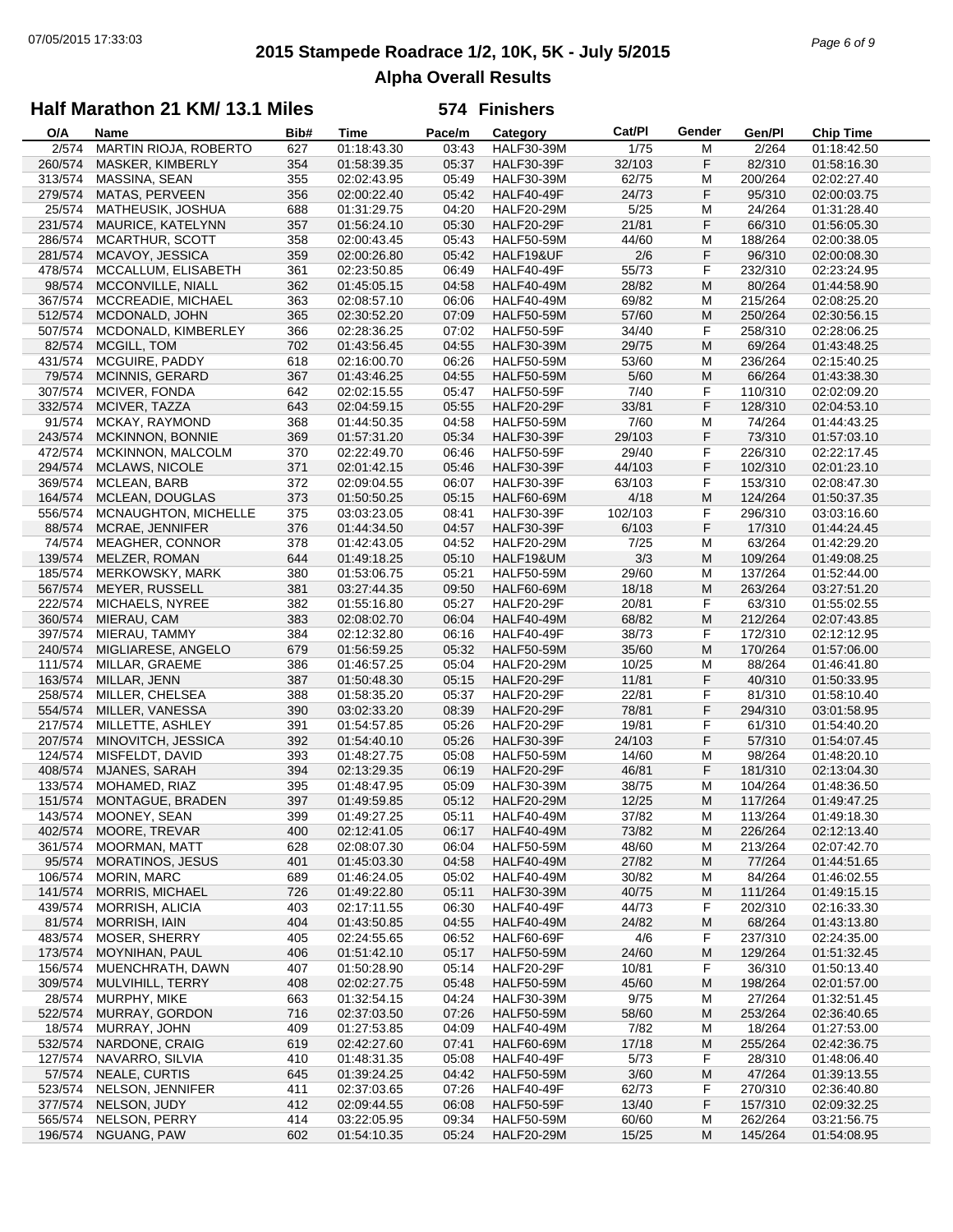# **2015 Stampede Roadrace 1/2, 10K, 5K - July 5/2015** 07/05/2015 17:33:03 *Page 7 of 9* **Alpha Overall Results**

### **Half Marathon 21 KM/ 13.1 Miles**

| O/A     | Name                       | Bib# | <b>Time</b> | Pace/m | Category          | Cat/PI | Gender | Gen/Pl  | <b>Chip Time</b> |
|---------|----------------------------|------|-------------|--------|-------------------|--------|--------|---------|------------------|
| 266/574 | NICHOLS, LEAH              | 620  | 01:59:09.05 | 05:38  | <b>HALF50-59F</b> | 6/40   | F      | 87/310  | 01:58:58.00      |
| 73/574  | NISCAK, DAVID              | 416  | 01:42:34.70 | 04:51  | <b>HALF30-39M</b> | 27/75  | M      | 62/264  | 01:42:28.15      |
| 533/574 | NIXON, RICH                | 418  | 02:42:30.65 | 07:42  | <b>HALF40-49M</b> | 81/82  | M      | 256/264 | 02:42:20.20      |
| 278/574 | NOEL, KIM                  | 419  | 02:00:19.50 | 05:42  | <b>HALF30-39F</b> | 39/103 | F      | 94/310  | 02:00:02.10      |
|         | NOLAN, KELLY               |      | 01:56:10.45 | 05:30  |                   |        | F      |         |                  |
| 229/574 |                            | 420  |             |        | HALF40-49F        | 16/73  |        | 65/310  | 01:55:50.10      |
| 68/574  | NORTON, NICK               | 421  | 01:42:03.25 | 04:50  | <b>HALF40-49M</b> | 20/82  | M      | 57/264  | 01:41:55.55      |
| 283/574 | O'BRIEN, DAVID             | 422  | 02:00:38.65 | 05:43  | <b>HALF50-59M</b> | 43/60  | M      | 187/264 | 02:00:09.30      |
| 570/574 | O'CALLAGHAN, SHEILAGH      | 413  | 03:36:43.10 | 10:16  | HALF40-49F        | 73/73  | F      | 307/310 | 03:36:54.35      |
| 208/574 | O'GRADY, PAUL              | 423  | 01:54:42.15 | 05:26  | <b>HALF30-39M</b> | 49/75  | M      | 151/264 | 01:54:24.95      |
| 72/574  | O'NEILL, TOM               | 690  | 01:42:18.45 | 04:50  | <b>HALF30-39M</b> | 26/75  | M      | 61/264  | 01:42:15.15      |
| 476/574 | OGRINS, SAM                | 424  | 02:23:30.65 | 06:48  | HALF20-29F        | 58/81  | F      | 230/310 | 02:23:13.70      |
| 389/574 | OLAFSON, DOUG              | 691  | 02:12:05.25 | 06:15  | <b>HALF40-49M</b> | 72/82  | M      | 223/264 | 02:11:50.85      |
| 191/574 | OLAR, JENIFER              | 425  | 01:53:36.35 | 05:23  | HALF40-49F        | 10/73  | F      | 49/310  | 01:53:22.15      |
| 7/574   | ONG, SIMON                 | 426  | 01:23:20.15 | 03:56  | <b>HALF20-29M</b> | 3/25   | M      | 7/264   | 01:23:19.50      |
| 41/574  | ONG, YENSON                | 427  | 01:35:24.15 | 04:31  | <b>HALF20-29M</b> | 6/25   | M      | 35/264  | 01:35:13.00      |
| 169/574 | OOSTERBAAN, EDWARD         | 428  | 01:51:17.65 | 05:16  | <b>HALF50-59M</b> | 23/60  | M      | 127/264 | 01:51:08.35      |
| 547/574 | ORR, JORDAN                | 429  | 02:53:04.30 | 08:12  | <b>HALF20-29M</b> | 24/25  | M      | 259/264 | 02:53:13.55      |
|         |                            |      |             |        |                   |        | F      |         |                  |
| 99/574  | OSTASZEWSKI, ALEXANDRA     | 692  | 01:45:10.85 | 04:59  | <b>HALF20-29F</b> | 8/81   |        | 19/310  | 01:45:04.90      |
| 172/574 | OSWALD, RON                | 729  | 01:51:41.05 | 05:17  | <b>HALF40-49M</b> | 43/82  | M      | 128/264 | 01:51:35.55      |
| 125/574 | OWEL, THEO                 | 431  | 01:48:30.85 | 05:08  | <b>HALF50-59M</b> | 15/60  | M      | 99/264  | 01:48:25.80      |
| 54/574  | PARR, CHAD                 | 630  | 01:39:00.60 | 04:41  | <b>HALF30-39M</b> | 20/75  | M      | 44/264  | 01:38:57.95      |
| 347/574 | PARSONS, JOHN              | 432  | 02:06:59.75 | 06:01  | <b>HALF30-39M</b> | 65/75  | M      | 209/264 | 02:06:31.60      |
| 154/574 | PATEL, SWAPNESH            | 433  | 01:50:19.20 | 05:13  | <b>HALF40-49M</b> | 40/82  | M      | 119/264 | 01:49:52.25      |
| 455/574 | PAUL, ALLISON              | 435  | 02:19:35.45 | 06:36  | <b>HALF30-39F</b> | 77/103 | F      | 213/310 | 02:19:08.90      |
| 342/574 | PAYNE, JENNIFER            | 673  | 02:06:44.40 | 06:00  | <b>HALF20-29F</b> | 36/81  | F      | 135/310 | 02:06:13.85      |
| 509/574 | PENG, YI-JYUN              | 436  | 02:28:53.20 | 07:03  | <b>HALF30-39F</b> | 90/103 | F      | 260/310 | 02:29:05.10      |
| 365/574 | PENKOFF, CHRIS             | 437  | 02:08:48.15 | 06:06  | <b>HALF30-39M</b> | 66/75  | M      | 214/264 | 02:08:40.00      |
| 366/574 | PETERS, KIRSTEN            | 439  | 02:08:54.40 | 06:06  | <b>HALF40-49F</b> | 35/73  | F      | 152/310 | 02:08:40.65      |
|         | PETERSON, CAROLYN          |      |             |        |                   |        | F      |         |                  |
| 569/574 |                            | 440  | 03:32:10.30 | 10:03  | HALF40-49F        | 72/73  |        | 306/310 | 03:32:22.15      |
| 227/574 | PIATTELLI, LOUISE          | 441  | 01:55:55.85 | 05:29  | <b>HALF40-49F</b> | 15/73  | F      | 64/310  | 01:55:20.80      |
| 423/574 | PIRIE, GRAHAM              | 442  | 02:14:54.80 | 06:23  | <b>HALF50-59M</b> | 51/60  | M      | 233/264 | 02:14:26.05      |
| 381/574 | PIRIE, KAREN               | 443  | 02:10:37.00 | 06:11  | <b>HALF50-59F</b> | 17/40  | F      | 161/310 | 02:10:08.30      |
| 467/574 | PODRUZNY, TRACY            | 444  | 02:22:00.85 | 06:43  | HALF40-49F        | 53/73  | F      | 221/310 | 02:21:37.65      |
| 213/574 | POPOFF, JONAH              | 446  | 01:54:53.85 | 05:26  | <b>HALF40-49M</b> | 50/82  | M      | 154/264 | 01:54:39.60      |
| 293/574 | PORTERFIELD, KAREN         | 447  | 02:01:38.30 | 05:45  | <b>HALF30-39F</b> | 43/103 | F      | 101/310 | 02:01:28.70      |
| 321/574 | POWELL, MARIE              | 448  | 02:03:39.75 | 05:51  | <b>HALF50-59F</b> | 9/40   | F      | 121/310 | 02:03:21.75      |
| 312/574 | PTASINSKI, JEN             | 664  | 02:02:39.60 | 05:48  | <b>HALF30-39F</b> | 49/103 | F      | 113/310 | 02:02:29.20      |
| 250/574 | PUZIANOWSKI, ALLAN         | 693  | 01:58:19.05 | 05:36  | <b>HALF40-49M</b> | 57/82  | M      | 175/264 | 01:57:47.00      |
| 491/574 | QUERALES, EGDALIZ          | 450  | 02:25:48.65 | 06:54  | HALF40-49F        | 59/73  | F      | 244/310 | 02:25:19.95      |
| 103/574 | RAKHRA, RANDY              | 451  | 01:45:36.90 | 05:00  | <b>HALF30-39M</b> | 32/75  | M      | 82/264  | 01:45:31.00      |
| 442/574 | REABURN, TARA              | 453  | 02:18:05.05 | 06:32  | HALF40-49F        | 46/73  | F      | 205/310 | 02:17:36.70      |
| 320/574 | READY, MONIKA              | 454  | 02:03:31.80 | 05:51  | <b>HALF30-39F</b> | 53/103 | F      | 120/310 | 02:03:19.35      |
| 409/574 | REAH, JEREMY               | 455  | 02:13:30.25 | 06:19  | <b>HALF30-39M</b> | 68/75  | M      | 228/264 | 02:13:02.15      |
|         |                            |      |             |        |                   |        |        | 222/310 |                  |
| 468/574 | <b>REFVIK, LAUREN</b>      | 646  | 02:22:03.15 | 06:43  | <b>HALF30-39F</b> | 79/103 | F      |         | 02:21:26.80      |
|         | 45/574 REID, BRIANNA       | 456  | 01:36:44.05 | 04:35  | <b>HALF30-39F</b> | 5/103  | F      | 7/310   | 01:36:41.95      |
| 135/574 | <b>RENNER, KURT</b>        | 458  | 01:48:59.50 | 05:09  | <b>HALF50-59M</b> | 18/60  | M      | 105/264 | 01:48:35.85      |
| 395/574 | RIESEBERG, ASHLEY          | 459  | 02:12:30.95 | 06:16  | HALF20-29F        | 42/81  | F      | 170/310 | 02:12:42.30      |
| 333/574 | RIVERA, CHRIS              | 647  | 02:04:59.90 | 05:55  | <b>HALF20-29M</b> | 19/25  | M      | 205/264 | 02:04:41.40      |
| 107/574 | ROBICHAUD, LEIGHAM         | 694  | 01:46:41.25 | 05:03  | <b>HALF30-39M</b> | 34/75  | м      | 85/264  | 01:46:38.55      |
| 488/574 | ROBINSON, ANDREA           | 462  | 02:25:30.45 | 06:53  | <b>HALF40-49F</b> | 58/73  | F      | 242/310 | 02:25:19.20      |
| 482/574 | ROBINSON, HELEN            | 463  | 02:24:55.45 | 06:52  | HALF40-49F        | 56/73  | F      | 236/310 | 02:24:34.90      |
| 50/574  | ROMANO, LYNSEY             | 464  | 01:37:55.70 | 04:38  | <b>HALF20-29F</b> | 4/81   | F      | 10/310  | 01:37:53.20      |
| 298/574 | ROOKE, FELIX               | 208  | 02:01:47.80 | 05:46  | <b>HALF40-49M</b> | 63/82  | M      | 195/264 | 02:01:26.35      |
| 168/574 | ROSE, JARED                | 465  | 01:51:13.60 | 05:16  | <b>HALF30-39M</b> | 42/75  | M      | 126/264 | 01:51:02.55      |
| 110/574 | ROSIECHUK, TYRION          | 466  | 01:46:56.05 | 05:04  | <b>HALF30-39F</b> | 10/103 | F      | 23/310  | 01:46:42.95      |
| 3/574   | ROSS, DARYL                | 467  | 01:21:11.75 | 03:50  | HALF19&UM         | 1/3    | M      | 3/264   | 01:21:10.20      |
|         |                            |      |             |        |                   |        |        |         |                  |
| 297/574 | ROSS, ROXANNE              | 468  | 02:01:43.80 | 05:46  | HALF40-49F        | 26/73  | F      | 103/310 | 02:01:15.55      |
| 129/574 | ROSSOUW, JAN               | 469  | 01:48:33.10 | 05:08  | <b>HALF50-59M</b> | 16/60  | M      | 101/264 | 01:48:15.25      |
| 449/574 | ROTTLER, ERIN              | 470  | 02:19:07.25 | 06:35  | HALF19&UF         | 5/6    | F      | 210/310 | 02:18:40.45      |
| 444/574 | ROWAN, JORDAN              | 471  | 02:18:13.30 | 06:33  | <b>HALF30-39M</b> | 70/75  | M      | 238/264 | 02:17:44.80      |
| 344/574 | RUDOLF, JEFF               | 665  | 02:06:50.20 | 06:00  | <b>HALF30-39M</b> | 64/75  | M      | 208/264 | 02:06:25.05      |
| 457/574 | RUHLAND, PAMELA            | 472  | 02:19:38.60 | 06:37  | <b>HALF50-59F</b> | 27/40  | F      | 215/310 | 02:19:15.45      |
| 350/574 | SADLER, JONATHAN           | 473  | 02:07:13.00 | 06:01  | HALF60-69M        | 9/18   | M      | 211/264 | 02:06:59.05      |
| 566/574 | SAMUELSON, MARLENE         | 474  | 03:25:35.55 | 09:44  | HALF70+F          | 1/1    | F      | 304/310 | 03:25:47.15      |
| 76/574  | SANDRU, OVIDIU             | 476  | 01:42:45.20 | 04:52  | <b>HALF40-49M</b> | 23/82  | M      | 65/264  | 01:42:41.50      |
|         | 563/574 SAVARD, ANNE-MARIE | 477  | 03:12:08.90 | 09:06  | <b>HALF50-59F</b> | 39/40  | F      | 303/310 | 03:12:19.10      |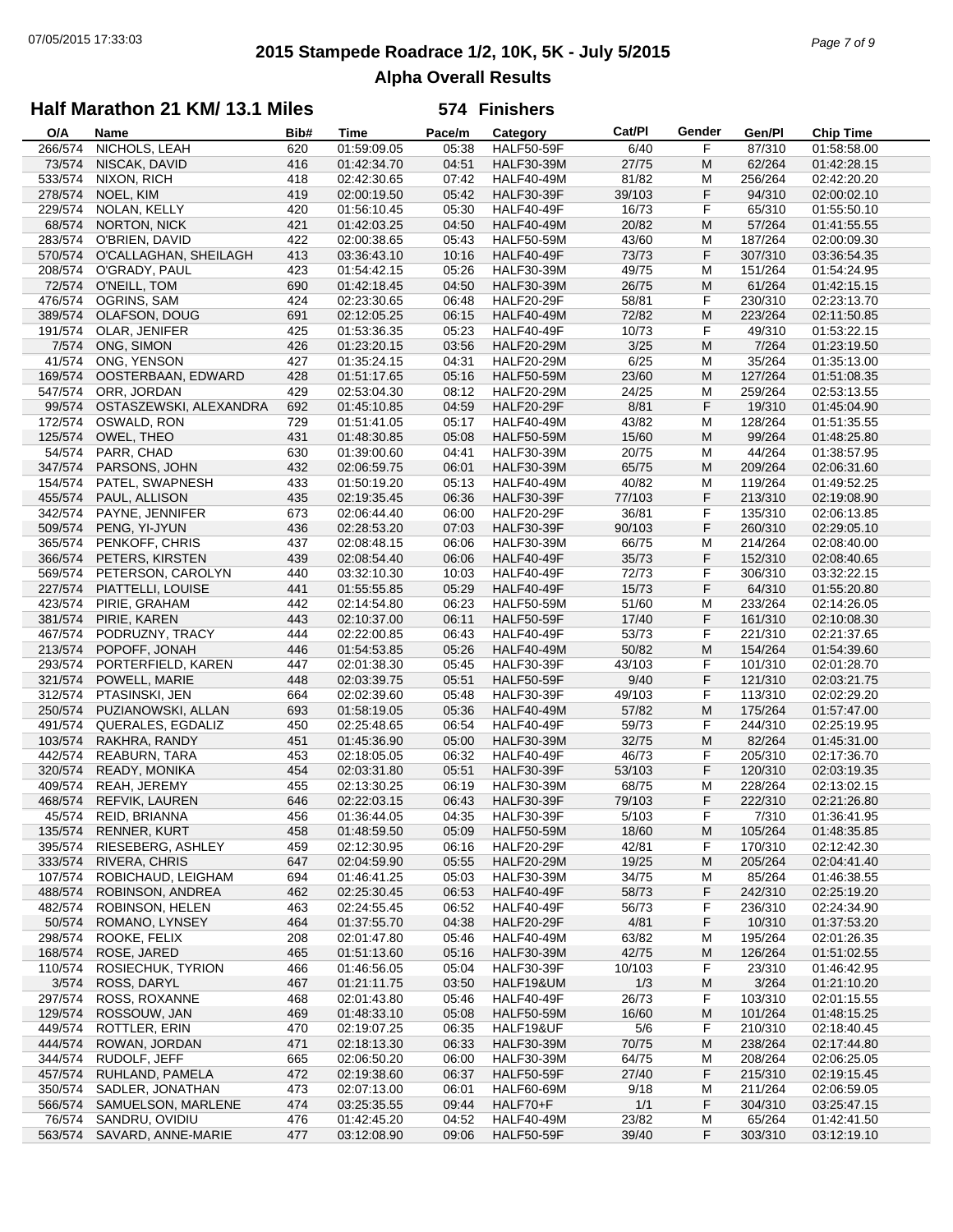# **2015 Stampede Roadrace 1/2, 10K, 5K - July 5/2015** 07/05/2015 17:33:03 *Page 8 of 9* **Alpha Overall Results**

## **Half Marathon 21 KM/ 13.1 Miles**

| O/A     | Name                         | Bib# | Time        | Pace/m | Category          | Cat/PI  | Gender | Gen/Pl  | <b>Chip Time</b> |
|---------|------------------------------|------|-------------|--------|-------------------|---------|--------|---------|------------------|
| 277/574 | SAWATZKY, DANA               | 478  | 02:00:07.05 | 05:41  | <b>HALF30-39F</b> | 38/103  | F      | 93/310  | 01:59:52.40      |
| 424/574 | SAWYER, BARRY                | 479  | 02:15:16.20 | 06:24  | <b>HALF50-59M</b> | 52/60   | M      | 234/264 | 02:14:56.25      |
| 425/574 | SAWYER, PHYLLIS              | 708  | 02:15:16.40 | 06:24  | <b>HALF50-59F</b> | 24/40   | F      | 191/310 | 02:14:56.70      |
| 117/574 | SAXENA, SANKALP              | 480  | 01:47:31.95 | 05:05  | <b>HALF30-39M</b> | 36/75   | M      | 92/264  | 01:47:02.50      |
| 531/574 | SAYERS, LEANNE               | 481  | 02:41:33.45 | 07:39  | <b>HALF20-29F</b> | 71/81   | F      | 277/310 | 02:41:01.45      |
| 541/574 | SCHAFF, LESLIE               | 603  | 02:49:45.45 | 08:02  | <b>HALF30-39F</b> | 98/103  | F      | 284/310 | 02:49:54.15      |
| 65/574  | <b>SCHINDEL, GREG</b>        | 604  | 01:41:23.45 | 04:48  | <b>HALF40-49M</b> | 19/82   | M      | 54/264  | 01:41:14.65      |
| 150/574 | <b>SCHLAUCH, KEVIN</b>       | 482  | 01:49:50.50 | 05:12  | <b>HALF30-39M</b> | 41/75   | M      | 116/264 | 01:49:38.55      |
| 47/574  | SCHNEE, CINDY                | 483  | 01:37:12.15 | 04:36  | <b>HALF50-59F</b> | 1/40    | F      | 9/310   | 01:37:11.05      |
| 495/574 | SCHNELL, MEAGHAN             | 648  | 02:26:32.75 | 06:56  | <b>HALF20-29F</b> | 64/81   | F      | 248/310 | 02:26:15.60      |
| 524/574 | SCHOFIELD, JO-ANNE           | 484  | 02:37:25.35 | 07:27  | HALF40-49F        | 63/73   | F      | 271/310 | 02:37:32.30      |
|         |                              |      | 01:49:34.45 |        |                   |         |        |         |                  |
| 147/574 | SCHULZ, DAVE                 | 485  |             | 05:11  | <b>HALF40-49M</b> | 38/82   | M      | 114/264 | 01:49:24.65      |
| 316/574 | <b>SCOTT, KIRSTEN</b>        | 487  | 02:03:20.05 | 05:50  | <b>HALF20-29F</b> | 28/81   | F      | 116/310 | 02:03:02.70      |
| 520/574 | <b>SCOTT, ROBERT</b>         | 488  | 02:36:43.50 | 07:25  | <b>HALF40-49M</b> | 80/82   | M      | 252/264 | 02:36:53.30      |
| 513/574 | SCOTT, SHARLENE              | 489  | 02:31:32.85 | 07:10  | <b>HALF50-59F</b> | 35/40   | F      | 263/310 | 02:31:15.10      |
| 463/574 | <b>SCOTT, STEWART</b>        | 490  | 02:21:28.20 | 06:42  | <b>HALF50-59M</b> | 56/60   | M      | 245/264 | 02:21:19.55      |
| 87/574  | SEEFRIED, JENNA-CAER         | 666  | 01:44:33.75 | 04:57  | <b>HALF20-29F</b> | 7/81    | F      | 16/310  | 01:44:32.40      |
| 67/574  | SEGARRA, MARK                | 608  | 01:41:58.95 | 04:50  | <b>HALF30-39M</b> | 25/75   | M      | 56/264  | 01:41:26.80      |
| 211/574 | SEO, PAUL                    | 492  | 01:54:50.40 | 05:26  | <b>HALF30-39M</b> | 50/75   | M      | 152/264 | 01:54:32.35      |
| 280/574 | SHAW, BEN                    | 494  | 02:00:24.25 | 05:42  | <b>HALF40-49M</b> | 60/82   | M      | 185/264 | 02:00:07.60      |
| 262/574 | SHEPARD, MERT                | 605  | 01:58:51.05 | 05:37  | <b>HALF20-29F</b> | 23/81   | F      | 83/310  | 01:58:27.30      |
| 137/574 | SHEPHARD, JON                | 495  | 01:49:11.00 | 05:10  | <b>HALF40-49M</b> | 35/82   | M      | 107/264 | 01:48:59.20      |
| 536/574 | SHERWICK, SHELBY             | 497  | 02:46:52.90 | 07:54  | HALF20-29F        | 73/81   | F      | 279/310 | 02:47:04.35      |
| 289/574 | SHMID, ALEXANDER             | 721  | 02:01:02.85 | 05:44  | <b>HALF30-39M</b> | 58/75   | M      | 190/264 | 02:00:56.70      |
| 386/574 | SILVERTOOTH, MAGGIE          | 498  | 02:11:40.45 | 06:14  | <b>HALF20-29F</b> | 41/81   | F      | 165/310 | 02:11:30.15      |
| 555/574 | SJOQUIST, ANGELA             | 499  | 03:02:33.70 | 08:39  | <b>HALF30-39F</b> | 101/103 | F      | 295/310 | 03:01:59.30      |
| 526/574 | SMITH, LINDA                 | 505  | 02:38:46.20 | 07:31  | <b>HALF60-69F</b> | 6/6     | F      | 273/310 | 02:38:12.65      |
| 226/574 | SMITH, STEVE                 | 506  | 01:55:39.75 | 05:28  | <b>HALF50-59M</b> | 31/60   | M      | 163/264 | 01:55:07.10      |
| 434/574 | SMULDERS, JESSIE             | 621  | 02:16:19.90 | 06:27  | <b>HALF30-39F</b> | 75/103  | F      | 198/310 | 02:15:53.20      |
| 101/574 | SNOW, AMANDA                 | 606  | 01:45:29.15 | 04:59  | <b>HALF30-39F</b> | 8/103   | F      | 21/310  | 01:45:23.00      |
| 171/574 | SNOW, TARA                   | 509  | 01:51:27.20 | 05:16  | <b>HALF20-29F</b> | 12/81   | F      | 44/310  | 01:51:20.05      |
|         |                              |      |             |        |                   |         |        |         |                  |
| 571/574 | SOFALVI-WISCOMBE, SANDRA 510 |      | 03:51:34.05 | 10:58  | <b>HALF30-39F</b> | 103/103 | F      | 308/310 | 03:51:44.20      |
| 152/574 | SOMERS, LIAM                 | 649  | 01:50:03.40 | 05:12  | <b>HALF50-59M</b> | 20/60   | M      | 118/264 | 01:49:47.60      |
| 385/574 | SORGE, JOLANE                | 511  | 02:11:40.20 | 06:14  | <b>HALF30-39F</b> | 66/103  | F      | 164/310 | 02:11:30.60      |
| 36/574  | SOUCHOTTE, JOEL              | 680  | 01:34:26.70 | 04:28  | <b>HALF30-39M</b> | 12/75   | M      | 32/264  | 01:34:24.30      |
| 345/574 | SPENCER, KARI                | 512  | 02:06:51.00 | 06:00  | <b>HALF30-39F</b> | 57/103  | F      | 137/310 | 02:06:40.70      |
| 368/574 | SPICE, RON                   | 513  | 02:08:59.75 | 06:06  | <b>HALF50-59M</b> | 49/60   | M      | 216/264 | 02:08:39.50      |
| 398/574 | STAFFORD, KAREN              | 515  | 02:12:33.10 | 06:16  | <b>HALF50-59F</b> | 19/40   | F      | 173/310 | 02:12:12.85      |
| 13/574  | STANFORD, DAVID              | 516  | 01:25:35.55 | 04:03  | <b>HALF30-39M</b> | 4/75    | M      | 13/264  | 01:25:35.35      |
| 406/574 | STATHAM, KERRY               | 517  | 02:13:08.95 | 06:18  | <b>HALF40-49M</b> | 74/82   | M      | 227/264 | 02:12:40.70      |
| 527/574 | STEEL, CARMELLE              | 518  | 02:39:06.85 | 07:32  | HALF40-49F        | 64/73   | F      | 274/310 | 02:39:15.20      |
| 456/574 | STEVENS, JESSICA             | 520  | 02:19:37.60 | 06:37  | <b>HALF30-39F</b> | 78/103  | F      | 214/310 | 02:19:30.00      |
| 564/574 | <b>STEWART, CHRIS</b>        | 522  | 03:17:47.65 | 09:22  | <b>HALF30-39M</b> | 75/75   | M      | 261/264 | 03:17:12.45      |
| 497/574 | STEWART, SARAH               | 523  | 02:27:15.95 | 06:58  | <b>HALF20-29F</b> | 65/81   | F      | 250/310 | 02:26:54.30      |
|         | 235/574 STOREY, ERIN         | 524  | 01:56:48.70 | 05:32  | <b>HALF30-39F</b> | 27/103  | F      | 69/310  | 01:56:42.55      |
| 19/574  | STRANSKY, JEFF               | 525  | 01:28:19.20 | 04:11  | <b>HALF40-49M</b> | 8/82    | M      | 19/264  | 01:28:16.45      |
| 29/574  | STRATTON, ALEXANDRA          | 667  | 01:32:58.40 | 04:24  | <b>HALF30-39F</b> | 1/103   | F      | 2/310   | 01:32:56.55      |
| 473/574 | STRETCH, BETTI               | 526  | 02:22:54.10 | 06:46  | <b>HALF50-59F</b> | 30/40   | F      | 227/310 | 02:22:31.25      |
| 451/574 | SUKOVIEFF, DONNA             | 528  | 02:19:21.35 | 06:36  | <b>HALF60-69F</b> | 3/6     | F      | 211/310 | 02:19:03.80      |
| 254/574 | SULLIVAN, MARTY              | 529  | 01:58:28.30 | 05:36  | <b>HALF50-59M</b> | 38/60   | M      | 176/264 | 01:58:07.60      |
| 469/574 | SYRNYK, KELSEY               | 532  | 02:22:05.10 | 06:44  | <b>HALF20-29F</b> | 55/81   | F      | 223/310 | 02:21:56.15      |
| 317/574 | SZTABZYB, EMILY              | 731  | 02:03:20.05 | 05:50  | <b>HALF30-39F</b> | 51/103  | F      | 117/310 | 02:03:33.50      |
| 401/574 | SZWARC, ANNE                 | 533  | 02:12:40.65 | 06:17  | <b>HALF50-59F</b> | 21/40   | F      | 176/310 | 02:12:19.70      |
| 405/574 | TEITELBAUM, LISA             | 534  | 02:12:53.10 | 06:17  | <b>HALF20-29F</b> | 45/81   | F      | 179/310 | 02:12:19.05      |
| 30/574  | THEROUX, MIKE                | 535  | 01:33:02.85 | 04:24  | <b>HALF40-49M</b> | 12/82   | M      | 28/264  | 01:32:48.90      |
| 186/574 | THIEDE, PETER                | 651  | 01:53:09.20 | 05:21  | <b>HALF30-39M</b> | 43/75   | M      | 138/264 | 01:52:46.85      |
|         |                              |      |             |        |                   |         |        |         |                  |
| 166/574 | TING, PATRICIA               | 538  | 01:50:59.85 | 05:15  | <b>HALF30-39F</b> | 19/103  | F      | 41/310  | 01:50:53.80      |
| 484/574 | TINGLEY, DANIELLE            | 539  | 02:24:56.55 | 06:52  | <b>HALF20-29F</b> | 61/81   | F      | 238/310 | 02:24:36.10      |
| 269/574 | TODD, SARAH                  | 695  | 01:59:25.75 | 05:39  | <b>HALF30-39F</b> | 35/103  | F      | 88/310  | 01:59:16.60      |
| 22/574  | <b>TOMLINSON, CYRIL</b>      | 652  | 01:29:41.50 | 04:15  | <b>HALF30-39M</b> | 7/75    | M      | 21/264  | 01:29:39.15      |
| 537/574 | TOOMBS, HEATHER              | 542  | 02:49:17.85 | 08:01  | <b>HALF20-29F</b> | 74/81   | F      | 280/310 | 02:48:58.80      |
| 300/574 | TROCHIM, HOLLIE              | 543  | 02:01:52.80 | 05:46  | <b>HALF30-39F</b> | 45/103  | F      | 105/310 | 02:01:37.05      |
| 504/574 | UMPHERVILLE, SANDY           | 544  | 02:28:13.10 | 07:01  | <b>HALF50-59F</b> | 33/40   | F      | 255/310 | 02:27:38.25      |
| 441/574 | UPADHYAYA, DEEPA             | 545  | 02:17:58.00 | 06:32  | <b>HALF40-49F</b> | 45/73   | F      | 204/310 | 02:17:39.65      |
| 326/574 | URBANOWSKI, SARAH            | 546  | 02:04:11.70 | 05:53  | <b>HALF20-29F</b> | 31/81   | F      | 125/310 | 02:03:47.15      |
| 433/574 | URSULESCU, MARIE-CLAUDE      | 547  | 02:16:19.85 | 06:27  | <b>HALF40-49F</b> | 42/73   | F      | 197/310 | 02:15:45.80      |